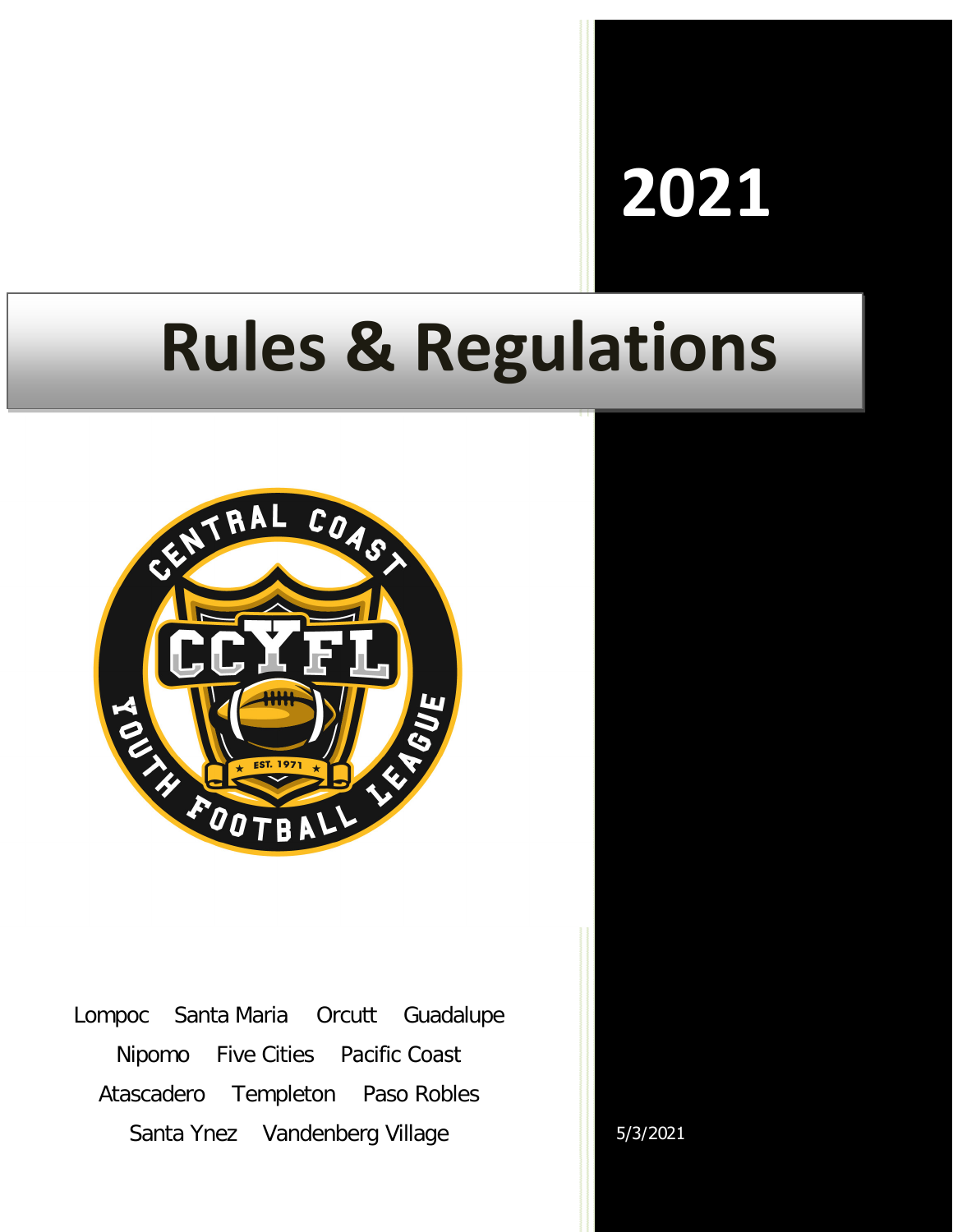# **Table of Contents**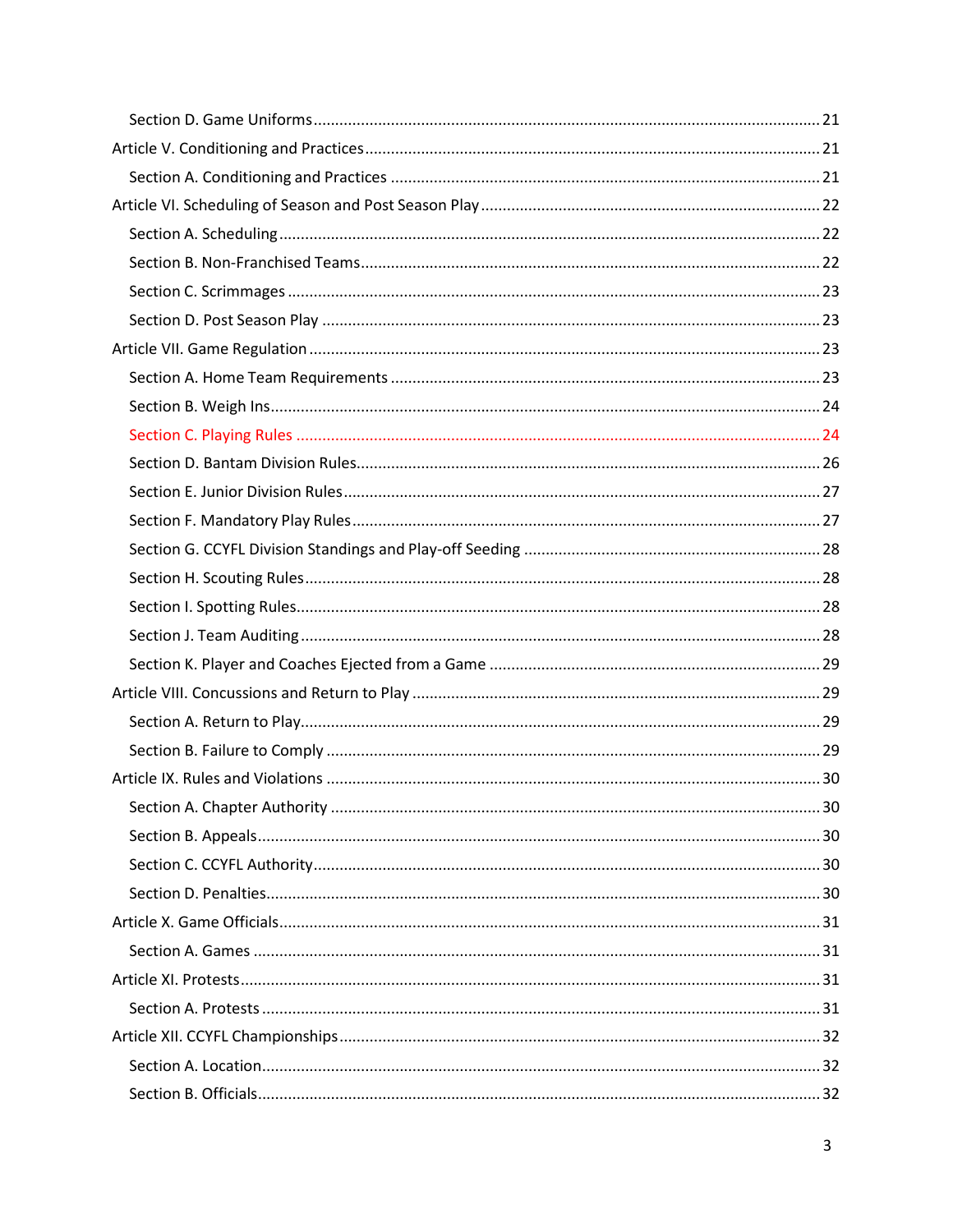| 2019 |  |
|------|--|
|      |  |
|      |  |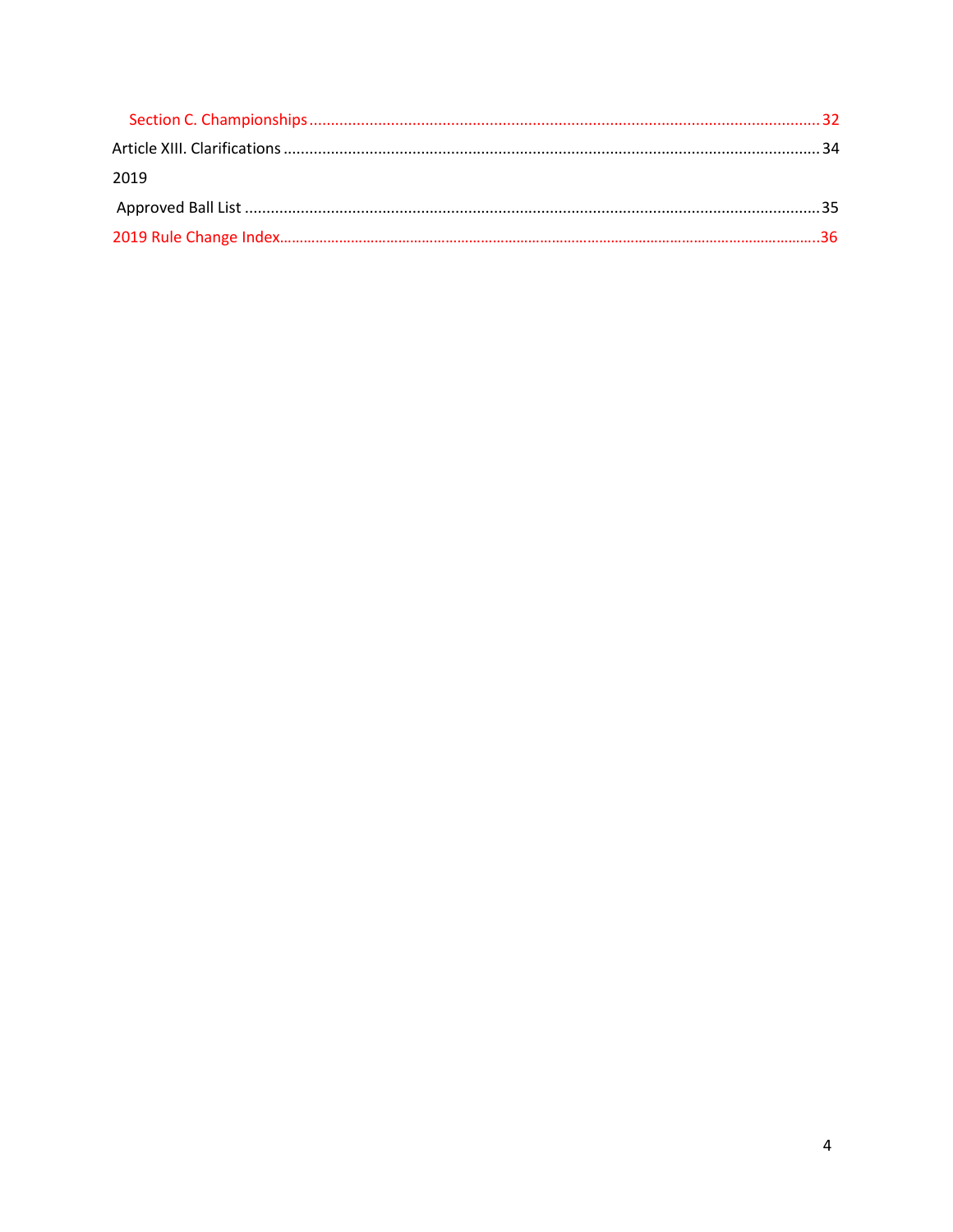# <span id="page-4-0"></span>**Article I. Statement of Principles**

## <span id="page-4-1"></span>**Section A. Objectives**

1. The Objective of this program is to: Inspire youth regardless of race, religion, color, creed, national origin or gender. Bring them closer together through the means of a common interest in football, by practicing the principles of healthy living, maintaining high moral and ethical standards, a sense of fair play, good sportsmanship and teamwork. Impart the game elements in a safe and intelligent manner and keep the wellbeing of the player first and foremost, entirely free of any adult lust for glory and self-promotion.

#### <span id="page-4-2"></span>**Section B. Specific Purpose**

- 1. To teach the players, within the rules of the game, the fundamentals of passing,running, kicking, blocking and tackling.
- 2. To teach, through the game, good sportsmanship and teamwork, appreciation and enjoyment of the game and encourage them to play to the best of their ability; knowing that football is a contact sport.

## <span id="page-4-3"></span>**Section C. Division Framework**

1. To maintain uniformity, teams must fall into one of the following divisions: Bantam, Junior, Intermediate or Senior. Each team, so classified, must be in accordance with the requirements set forth in Article II, Section B

# <span id="page-4-4"></span>**Section D. Chapter Duties**

- 1. It shall be the duty of each chapter to establish the necessary procedures to assure compliance with the rules contained in this book, bearing in mind that no chapter may establish any rules that contradict any rules or bylaws of CCYFL. In order to remain a chapter in good standing with CCYFL, all organizations must accept the following standards.
	- a. Obey and promote all rules, regulations and bylaws of CCYFL
	- b. Pay all fines and bills when due or immediately upon notification by the league. Failure to do so will result in the chapter being put on probation. Probation defined as their voting rights withdrawn.
	- c. Provide quality Game Field Commissioner for all home games that are familiar with all aspects of the game and CCYFL rules. The Game Field Commissioner must be on the field during the game to enforce/interpret CCYFL rules. S/he must be identifiable to both Head Coaches. VIOLATION: \$250 chapter fine.
	- d. Discipline coaches in a swift, fair and appropriate manner for ethics violations.
	- e. Not allow coaches to cut, discourage or run-off weaker players
	- f. Provide proper representation at all regular and special CCYFL meetings.
	- g. Maintain an active board capable of managing their own internal affairs and satisfying all CCYFL administrative requirements. Submit all paperwork required by CCYFL, in the tine that it is required, to help CCYFL be able to conduct it's affairs in an efficient manner.
	- h. Treat visitors fairly and respect them as if they were the home team.
	- i. Violations are referred to in Article IX
	- j. All coaches and Game Field Commissioners must take a USA certification test to be eligible to participate as a coach or GFC. Each chapter shall receive the test (or test code). All tests must be filed with CCYFL prior to the first game.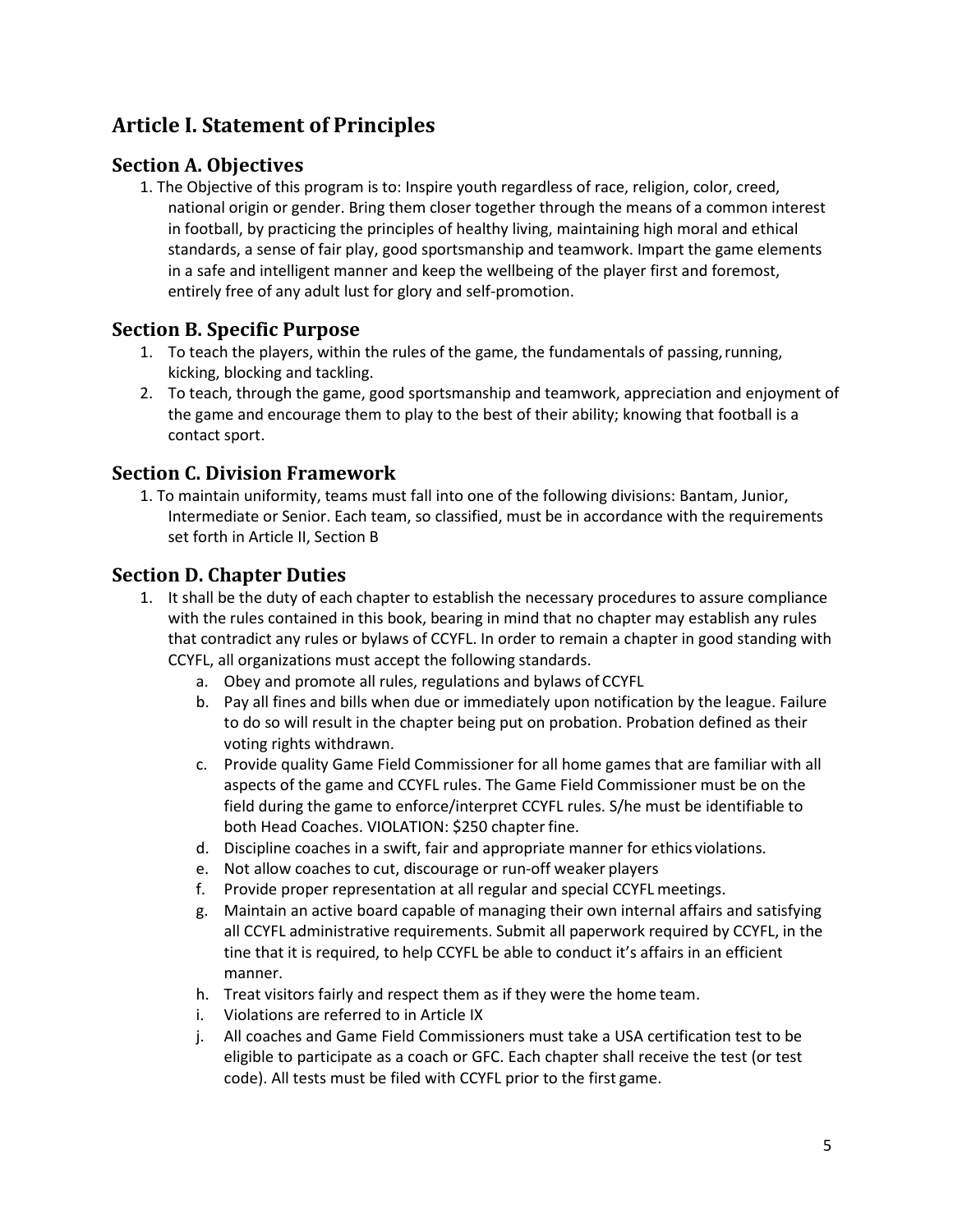## <span id="page-5-0"></span>**Section E. Terminology**

- 1. Use of the term CCYFL, in these rules, refers exclusively to the Central Coast Youth Football League.
- 2. Use of the term chapter refers to a chapter franchised by CCYFL, under such rules and regulations as are contained in the CCYFL rules and bylaws.
- 3. A franchised team is one that has met the requirements of its chapter and CCYFL.
- 4. Scheduled games refer to all weeks in which CCYFL games are scheduled. This includes jamboree, regular, pre-season, post season and playoff games. This does not include games outside of CCYFL.
- 5. A practice is defined as any activity involving at least one coach and one player, lasting more than ten (10) minutes, where the skill of football is being taught, including viewing gamefilms.
- 6. A scrimmage shall be defined as an event where teams from the same division, and the same or different chapters, get together to run plays against each other.
- 7. A designated coach is a coach that has been qualified by a chapter, at least seven (7) days prior to the beginning of conditioning week.

## <span id="page-5-1"></span>**Section F. Volunteer Screening**

- 1. Any adult volunteer serving as a coach, assistant coach, team parent, team photographer, practice field assistant, chapter board member or CCYFL board member, or having an opportunity to supervise/work one on one with any CCYFL participant will be required to complete the appropriate CCYFL application and submit to a background screening.
	- a. All coaches and volunteers must complete the official CCYFL application. No alternate applications will be accepted.
		- i. Applications must be submitted to the local chapter where the applicant intends to volunteer.
		- ii. Chapters must submit copies of all applications to CCYFL by the end of conditioning week.
			- 1. Copies of applications submitted to a local chapter after conditioning must be provided to CCYFL within five (5) days of receipt.
		- iii. Submissions of false information will be considered suspicious and the applicant shall be deemed ineligible to volunteer within CCYFL.
	- b. A Megan's law registry check will be conducted on all adult volunteers within ten (10) days of CCYFL receiving their application.
	- c. Volunteers should be fingerprinted by the end of conditioning week.
		- i. CCYFL will provide forms with the CCYFL ORI# to all chapters. Volunteers may visit any licensed live scan facility, with this form, to be fingerprinted. CCYFL will publish a list of potential locations by July  $1<sup>st</sup>$  of each year. Any fees associated with this service are the responsibility of the volunteer and/or local chapter.
		- ii. CCYFL will attempt to provide a few opportunities for Live Scan at remote locations, which may include CCYFL meetings.
		- iii. Volunteers recruited after conditioning week may visit a licensed live scan facility to complete Live Scan fingerprinting.
- 2. Applicants whose background check shows any criminal charges will be considered ineligible.
	- a. The applicant will be given written notification and a copy of their results, via certified mail. A CCYFL Custodian of Records will send out these notifications.
		- i. The applicant must immediately cease all interaction with CCYFL participants.
			- 1. They will be allowed to return to the field, only if they are reinstated by the committee.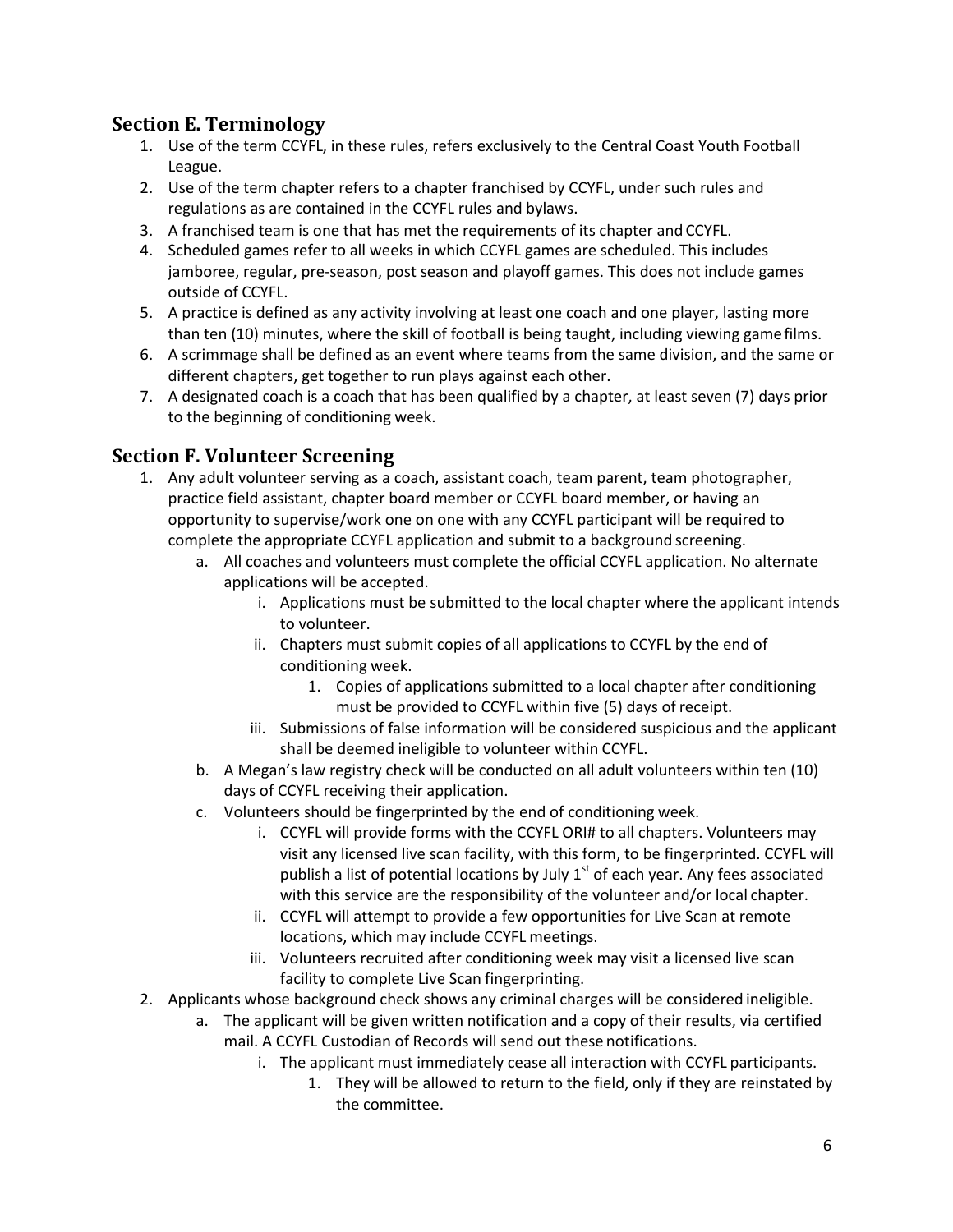- ii. The applicant will be allowed to appeal their ineligibility, in writing. Correspondence should be sent from the chapter President directly to the committee at [ccyflcustodianofrecords@gmail.com](mailto:ccyflcustodianofrecords@gmail.com)
- iii. Appeal requests must include the following items.
	- 1. Statement from the chapter President stating what position the volunteer will have and a chapter endorsement of the volunteer.
	- 2. Statement from the volunteer providing background on thecriminal conviction, why this conviction is not currently a reason to deny eligibility and how the volunteer handles themselves in a conflict or stressful situation. Statement must include phone and email for volunteer.
	- 3. At least one personal reference letter from an adult. Allowing youth to participate in this process will be deemed inappropriate and the volunteer will be considered ineligible.
	- 4. Badgering of a committee member, chapter board member orCCYFL board member will also be deemed inappropriate behavior. Such behavior will result in the applicant being ineligible.
- iv. The applicant has the right to decline the review process. Applicants who decline this process will be considered ineligible.
- b. The Custodian of Records Committee (as outlined in the CCYFL bylaws) will review and rule on eligibility within seventy-two (72) hours of receiving all appeal documents from the chapter President.
	- i. The committee will consider factors such as, but not limited to:
		- 1. How long ago the crime was committed?
		- 2. How many convictions on the record?
		- 3. Was time served? How long?
		- 4. Has the applicant been involved with the league for a year or more without incident?
	- ii. CCYFL will not reinstate any volunteer with a crime against a minor or a violent felony.
	- iii. Reinstatements will be recorded with CCYFL and will exempt the applicant from the need to re-appeal in subsequent seasons.
		- 1. However, subsequent arrests will result in an automatic suspension. This suspension will remain in effect until the offense is cleared.
			- a. Applicant will be required to have a new live scan administered in order to re-apply for any volunteer participation within CCYFL.
	- iv. All reinstatements will include a minimum of 1 year probation with CCYFL.
- 3. CCYFL will provide a complete volunteer list to each chapter at the January CCYFL meeting, the July CCYFL meeting and then weekly between the end of conditioning week and the first week of scheduled games.
	- a. List to show volunteers full name, chapter, position, team connection and live scan status (not scanned, pending info, eligible, ineligible), no personal information may be included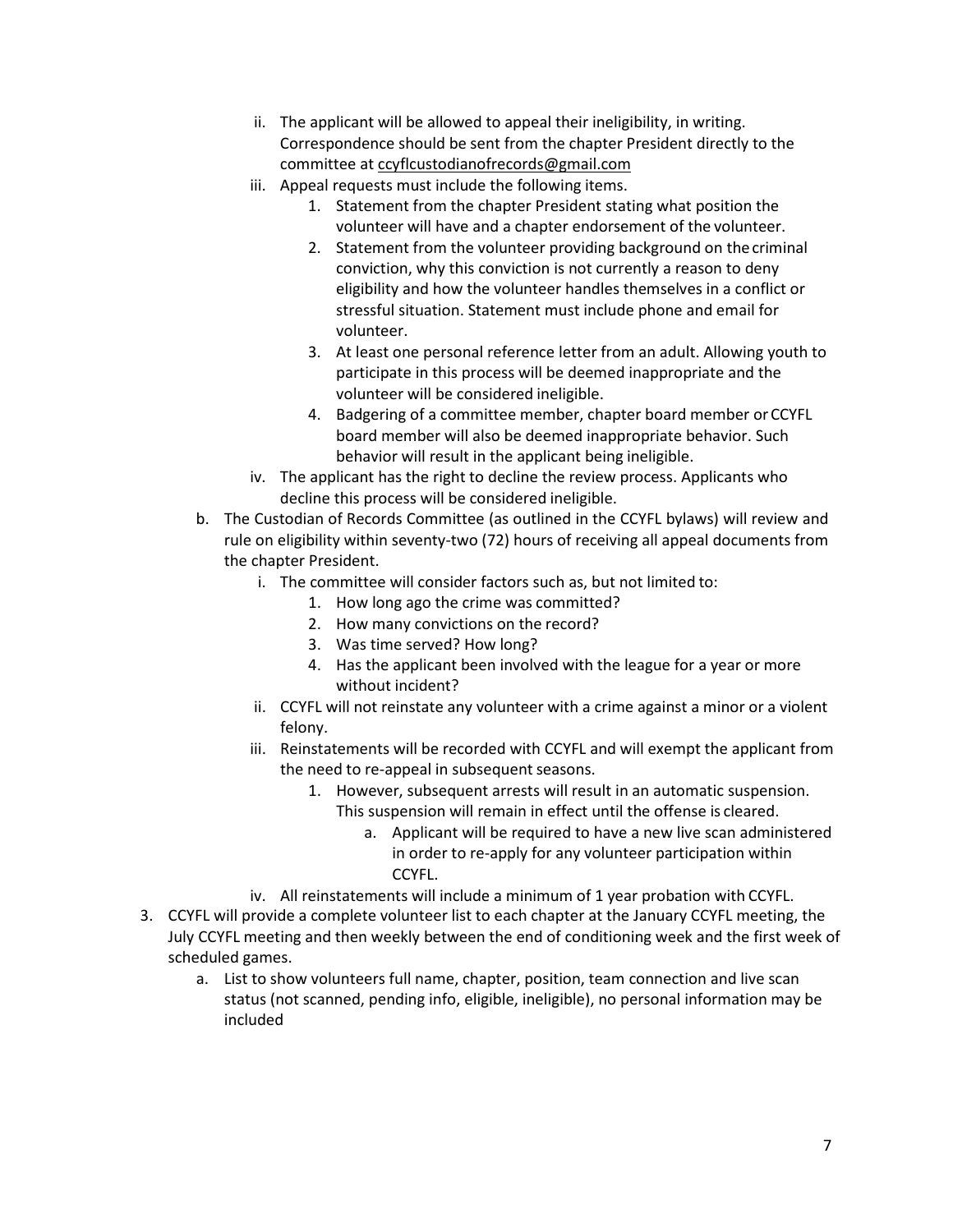# <span id="page-7-1"></span><span id="page-7-0"></span>**Article II. Player Eligibility**

## **Section A. Must be an Amateur**

- 1. To be an amateur under CCYFL football rules, players cannot:
	- a. Play for monetary benefits such as cash, merchandise or any compensation. Nor can they compete against any such athlete in football.
	- b. Compete under an assumed name or compete on any outside tackle football team, during the same season, exclusive of CCYFL All Star Teams.
- 2. The definition of an amateur sportsman is, "One who engages in the sport solely for the pleasure and physical, mental or social benefits he derives there from and to whom the sport is nothing more than an avocation."

# <span id="page-7-2"></span>**Section B. Division and Certification**

- 1. Division Placement and Conditions
	- a. Each player will be placed in the appropriate age division based on their age as of September  $1<sup>st</sup>$  of the current year. There shall be no deviation from the placement system except through the approved waiver process or adjustments and exceptions listed below.
	- b. If a chapter is found intentionally misplacing players, that chapter will be fined \$250 and lose voting rights for one (1) year from the date the infraction is discovered.

# <span id="page-7-3"></span>**Section C. Division Structure**

- 1. Bantam Division
	- a. All 7 year olds
	- b. All 8 year olds
	- c. Players age 9 under 66 lbs. may choose to play in either the Bantam division or the Junior division
	- d. Players 90 lbs. and above are restricted
- 2. Junior Division
	- a. All 9 year olds
	- b. All 10 year olds
	- c. Players age 11 under 76 lbs. may choose to play in either the Junior division or the Intermediate division
	- d. Players 115 lbs. and above are restricted
- 3. Intermediate Division
	- a. All 11 year olds
	- b. All 12 year olds
	- c. Players age 13 under 101 lbs. may choose to play in either the Intermediate division or the Senior division
	- d. Players 140 lbs. and above are restricted
- 4. Senior Division
	- a. All 13 year olds
	- b. All 14 year olds
	- c. Any players 166 lbs. and above are restricted
- 5. Children under age 6 and younger are not eligible to play. No exceptions.
- 6. All players must be in the  $8<sup>th</sup>$  grade or less to be eligible to play in CCYFL. Players that are home schooled or in special education programs will be handled by the CCYFL Executive Council on a case by case basis.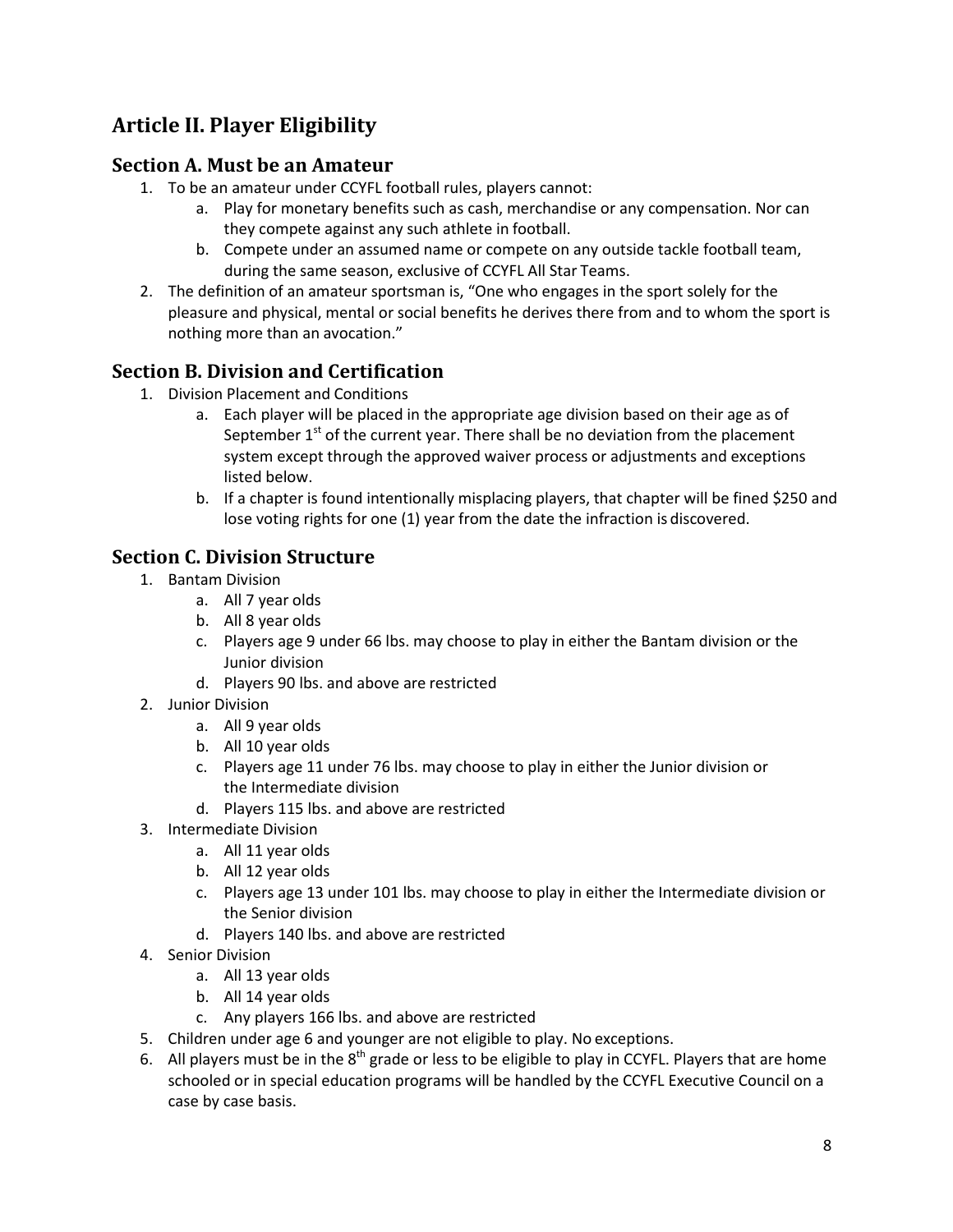7. If a player is found to be playing in the wrong division, that team will forfeit a minimum of one and a maximum of all games in which the player participated. Subject to CCYFL Executive Council majority vote.

#### <span id="page-8-0"></span>**Section D. Adjustments and Exceptions**

- 1. If a chapter is having difficulty fielding a single team in a particular division, the CCYFL Executive Council may, by majority vote, allow the eldest from the division below or the youngest from the division above, to play in that division for the chapter. This will be done by dates, not by choosing particular players.
- 2. A player may play in a higher division by choice. The player's parent or guardian must provide a statement explaining that they understand the higher risk forinjury.

## <span id="page-8-1"></span>**Section E. Restricted Players**

- 1. A restricted player is defined as
	- a. Any senior player weighing 166 lbs. or above
	- b. Any intermediate player weighing 140 lbs. or above
	- c. Any junior player weighing 115 lbs. or above
	- d. Any bantam player weighing 90 lbs. or above
	- e. Any player receiving a safety waiver to play in a younger division will be deemed to be a restricted player by the CCYFL Executive Council.
- 2. A restricted player may not be a ball carrier (i.e. fullback, tailback, quarterback, receiver,tight end, tackle eligible, kick return, kick off, etc.).
- 3. A restricted player must play in a tackle to tackle position. A restricted player on defense must make forward contact with an offensive lineman prior to moving backward in a linebacker position.
- 4. Tackle to Tackle is defined as:
	- a. A player playing tackle to tackle will be covered by an end or be covered by a tight end when lined up in a stacked formation on the line of scrimmage. Players must line up in a three or four point stance on the line of scrimmage. In a four man front, they will play heads up on the offensive tackle. A restricted player may not play on the kick off or kick return teams.
	- b. Violation for the first offense is a five (5) yard penalty
	- c. Violation for the second offense is a fifteen (15) yard penalty and the Head Coach is ejected from the game.
- 5. Restricted players must be clearly labeled on game day rosters.
- 6. Restricted players will be marked with a **yellow** stripe on the top of their helmet. The stripe will be supplied by CCYFL before the start of the season. The stripe must not be covered by any other decals. It must remain on the helmet throughout the entire season.
- 7. If a restricted player is found playing with the proper stripe on the top of the helmet, that game may be forfeit by a vote of the CCYFL Executive Council.

#### <span id="page-8-2"></span>**Section F. Physical Requirements**

1. No player shall be registered or certified if he has not attained and does not maintain a sound physical condition. A duly qualified physician shall attest to the fulfillment of sound physical condition. No player is permitted to enter into any type of physical training without first obtaining a signed health certification. CCYFL PHYSICAL FORM REQUIRED.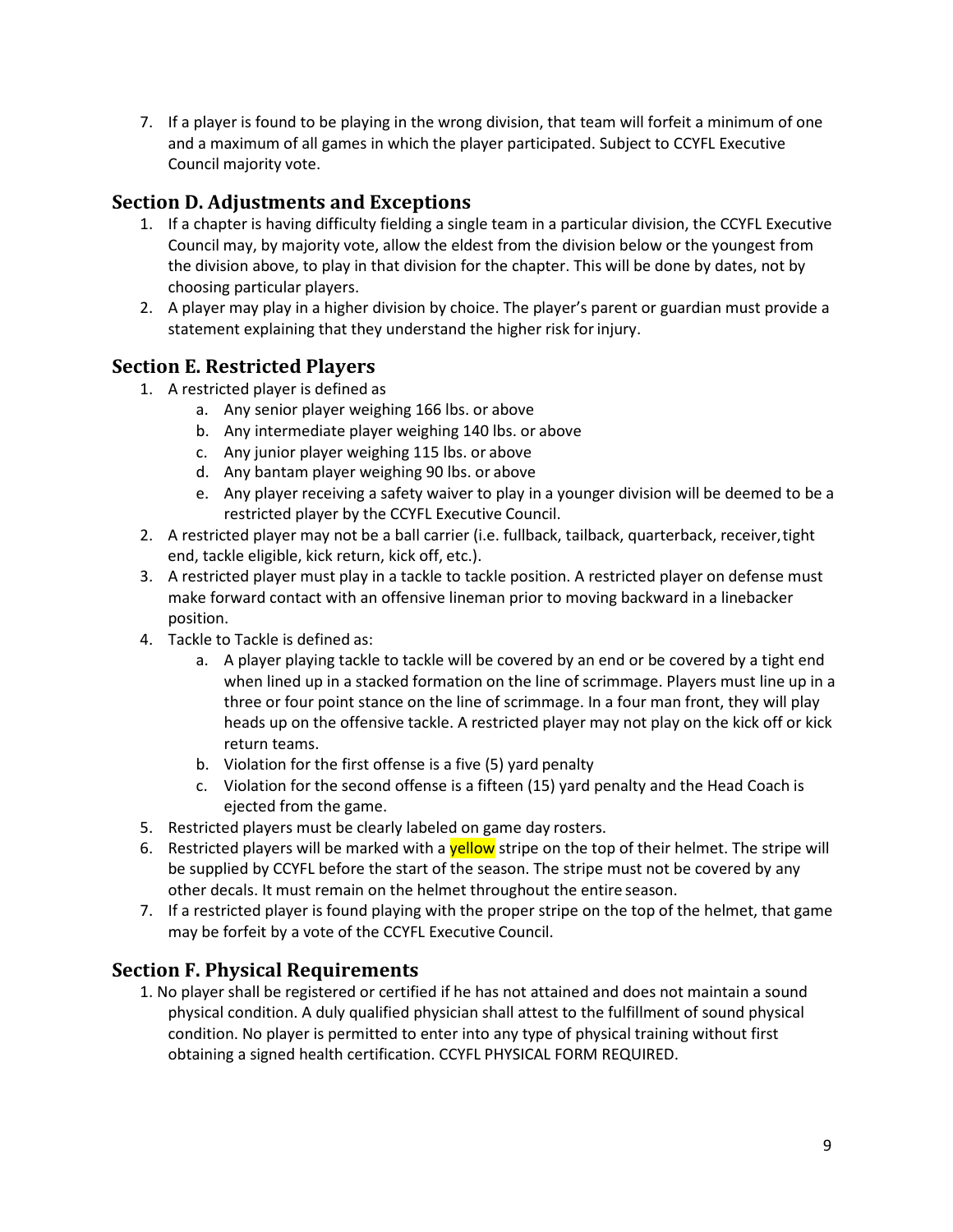## <span id="page-9-0"></span>**Section G. Children of Officials and Judges**

1. If children of game officials, or judges of cheer competitions, participate in a CCYFL game or competition, it is the responsibility of the chapter to notify the CCYFL Executive Council of such participation. CCYFL will notify the proper scheduling organization and request that the parent does not referee or judge their child(ren)'s game or competition. This is to eliminate any perceived conflict of interest. Exceptions require a unanimous vote of the CCYFL Executive Council.

## <span id="page-9-1"></span>**Section H. Weight Verification Process**

- 1. The CCYFL Executive Council, or its designated committee, shall conduct verification of all players' weights and ages. The time and place of Official Scheduled Verification shallbe determined by CCYFL. Another verification shall be held at Jamboree, if a player with a written explanation, did not make the Official Scheduled verification. A player that weighs in at Jamboree shall not need a CCYFL board member's signature on the official roster. CCYFL shall determine which two board members will be at Jamboree to verify. Any player whose weight has not been verified before the day of the first scheduled game, shall be a restricted player for the first two games. A final weight verification, of players that DID NOT weigh in at the Official Scheduled Verification date, shall be held at every playing field prior to the start of the third game. The official roster, at the  $3^{rd}$  game verifications, shall require a signature from a chapter president or AD (outside the player's chapter) or CCYFL board member, next to their certification date. This must be on every copy of the team's official roster from then until the end of the season. Any player whose weight is still not verified by the start of the 3<sup>rd</sup> game, shall be ineligible for the remainder of the playing season.
- 2. A player that is already restricted shall not need to be verified at the  $3^{rd}$  game or need an official signature on the roster.
- 3. Official verification shall only happen once for every player. There shall not be any re-weighing of any player, for any reason, once they have been verified.
- 4. Late signups will be verified by CCYFL board appointment.
- 5. A calibrated scale, supplied by CCYFL, must be used for verification. The scale must be certified by the Department of Agriculture or Bureau of Weights and Measures on a yearly basis. This is the responsibility of the chapter.
- 6. Players who have not been certified by draft will be placed on teams by blind draw.

#### <span id="page-9-2"></span>**Section I. Proof of Residency**

- 1. Residence shall be established and supported by documents, dated or in force between September  $1<sup>st</sup>$  of the previous year and September  $1<sup>st</sup>$  of the current year, but no later than the date of registration. A player will be deemed to reside within their chapter boundaries if either of the player's parents (or court appointed legal guardian) resides within chapter boundaries. ALL CHAPTERS WILL REQUIRE PROOF OF RESIDENCY DOCUMENTATION AT THE TIME OF REGISTRATION AND SHALL KEEP COPIES OF THE PROOF ONFILE.
- 2. Residence shall be established and supported by a report card and ONE item from the following list. Document to determine residency of parent or guardian. Document must show customary usage or consumption to demonstrate bona fide habitation as determined by CCYFL.
	- a. Driver's license
	- b. Voter's Registration
	- c. Welfare/childcare records
	- d. Federal records
	- e. State records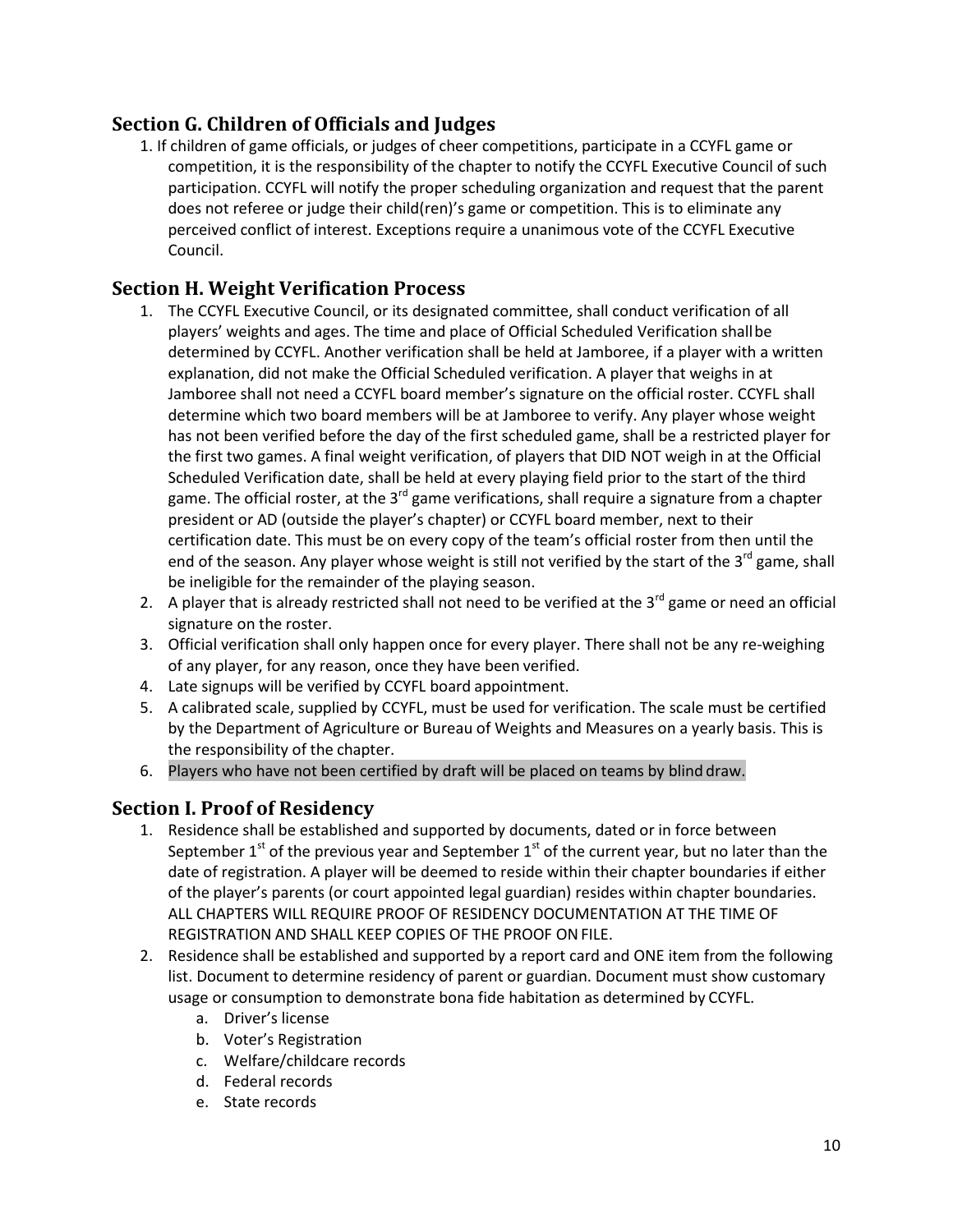- f. Local (municipal) records
- g. Support payment records
- h. Homeowner or tenant records
- i. Utility bills
- j. Financial records (loan, credit, investments, etc.)
- k. Insurance documents
- l. Medical records
- m. Vehicle records
- 3. A player will be deemed to attend school in the boundaries of their register chapterif:
	- *a.* The physical location of the school where they attend classes is within the boundaries established by the CCYFL chapter boundaries 2004. *Note: This excludes home school, cyber school, or after school where a student participates outside of the primaryschool where the player is enrolled.*
	- b. "School attendance" refers to the (place) physical location the player in question attends school during the traditional academic year. Once established, a location of attendance shall not be considered changed unless the player is enrolled and attends another school or is no longer enrolled in the previous school.
	- c. School attendance shall be established and supported by a document indicating enrollment of the current academic year, with the physical location of the school, from ONE of the following categories, to determine school attendance by such player.
		- i. Official / certified school enrollment record
		- ii. School issued report card or performance record
- 4. If a player is found to be playing in the wrong chapter, that team will forfeit a minimum of one and a maximum of all games in which the player participated. Subject to CCYFL Executive Council majority vote.

#### <span id="page-10-0"></span>**Section J. Boundary Waivers**

- 1. No waiver will be considered for players to play outside of the boundaries of the chapter in which they reside unless:
	- a. Their chapter does not field a team for which he/she is qualified
	- b. The sending chapter cuts players down to a full roster and the receiving chapter does not have a full roster
	- c. The player attends school in a different school district than their primary residence occurs
	- d. Split guardianship
	- e. A special circumstance that requires attention by the CCYFL Executive Council
- 2. No waiver will be granted due to the personal desire of a coach, parent or player to play elsewhere.
- 3. Boundaries for each chapter are designated in the CCYFL Chapter Boundaries 2004.
- 4. A boundary waiver must:
	- a. Be on the official CCYFL Boundary Waiver Form.
	- b. Have an approved signature of both Chapter Presidents (sending and receiving) on the CCYFL Boundary Waiver Form.
- 5. Any waiver will be valid only during the playing season for which the waiver was granted.
- 6. The CCYFL Executive Council President will conduct a Boundary Waiver Committee meeting on the Tuesday night before the chapter drafts begin.
	- a. Chapter Presidents will present their boundary waiver requests at the waivermeeting.
	- b. All paperwork must be properly submitted.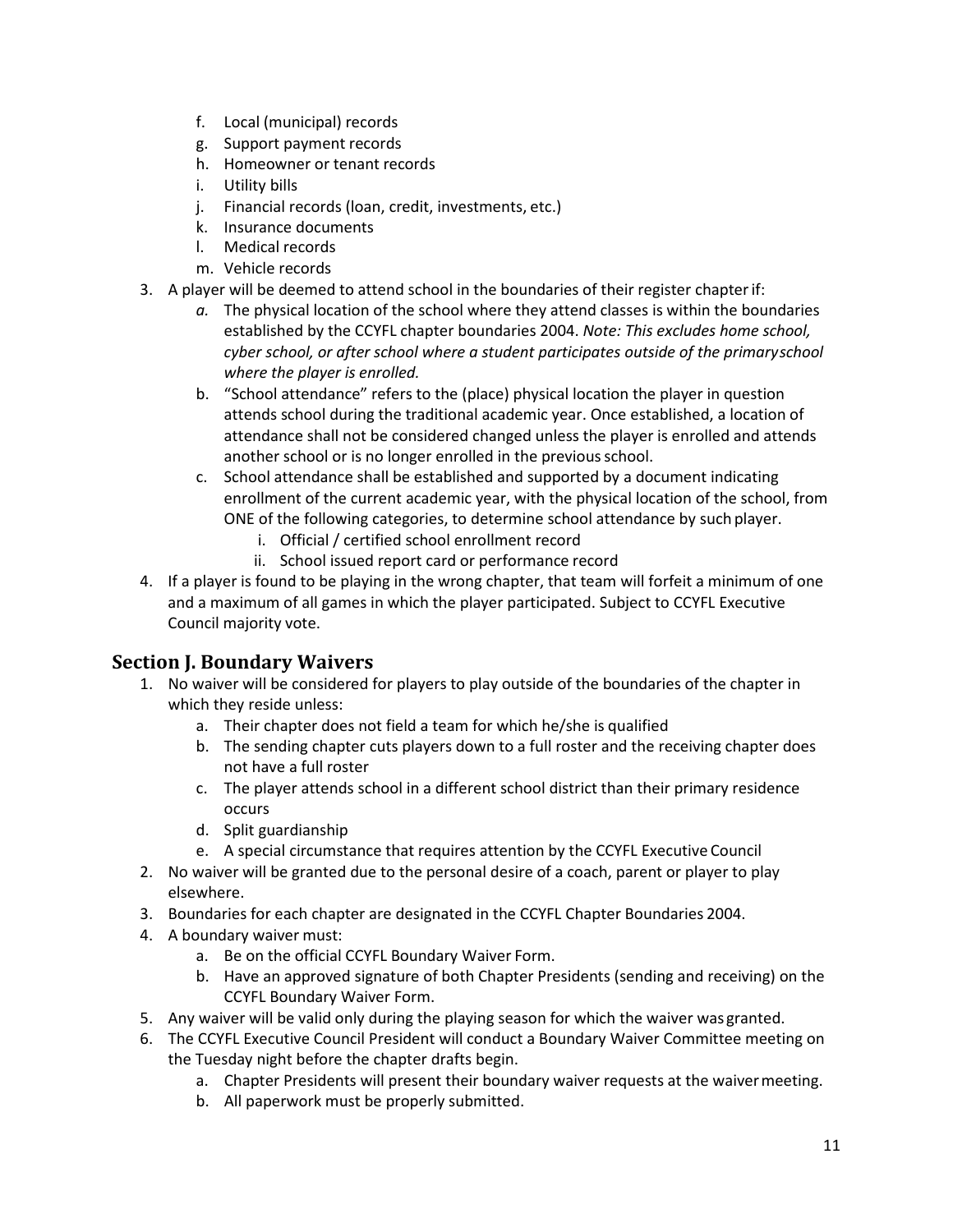- c. All boundary waiver requests will be denied or approved by the boundary waiver committee.
- d. Any special circumstances will be presented at thistime.
- e. Copies of the submitted boundary waiver paperwork will go to each of the chapter presidents and the CCYFL secretary.
- f. No boundary waivers will be accepted after the boundary waiver meeting, unless it is a special circumstance and is presented and approved by the CCYFL Executive Council. The late, special circumstance must meet all boundary waiver criteria as definedabove.
- g. A copy of the boundary waiver form, will all approving signatures/stamps, must be in the coaches binder.
- h. In the event a new chapter joins CCYFL, whose chapter boundaries would conflict with an existing chapter, the participants in the existing chapter, who live within the new chapter's boundaries, have the option to be grandfathered into the existing chapter for as long as they participate in CCYFL / CCYCA.

#### <span id="page-11-0"></span>**Section K. Certification of Rosters**

- 1. Each chapter shall be expected to do everything in its power to expedite the certification process on certification day. Certification shall be accomplished in alphabetical order, according to the player's last name.
- 2. Each chapter shall provide an original, typed official CCYFL roster. Rosters shall be on a standardized form provided by CCYFL, no exceptions.
	- a. Each player on the team shall be listed on the roster, in alphabetical order, with jersey #, last name, first name, date of birth (DOB), weight (WT), restricted, cert city, cert date, notes. All information must match, exactly, with the verified CCYFL computerfile.
	- b. For each player, the following items shall also be provided and placed in the team binder, in the exact order stated below.
		- i. Player's picture
		- ii. Registration form
		- iii. Proof of Residency (report card and one item from list)
		- iv. Proof of age (if not a certified birth certificate, see #4 below)
		- v. Physical form, completed
- 3. Each team roster shall then be certified, on binder night, with the stamp and signature of a CCYFL Athletic Director or their designee. On binder night, each chapter will bring their flash drive with rosters attached. A printer shall be delegated or provided by the hosting CCYFL AD. Binder night shall be held on a day following the week of Jamboree. No roster shall be stamped or signed unless ALL paperwork is included and verified. The chapter will retain the original copy and a second copy will be given to the president of CCYFL. This copy will stay on file with the secretary of CCYFL.
- 4. Upon request, proof of a player's age shall be presented. Proof of age is by state (or county) certified copy of the player's birth certificate. If this cannot be provided, then at least one of the following will be furnished.
	- a. A CCYFL computer listing of prior certification.
	- b. A passport.
	- c. US Military birth registration or ID card
	- d. Federal government birth certification
	- e. A county birth registration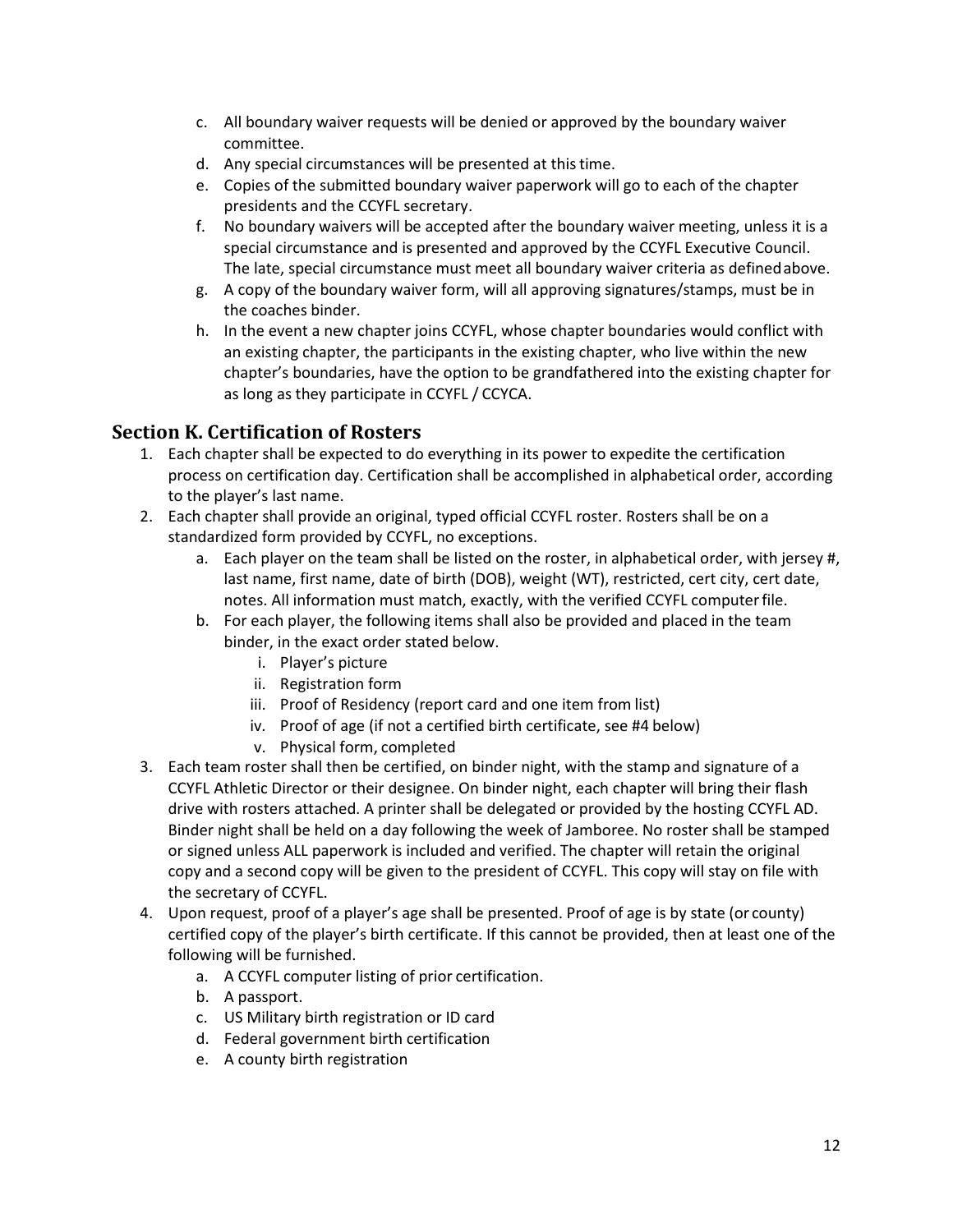- f. A letter from the school the player is attending that attests to the birth date of the player. The letter must include the full name of the player and the names of the player's parents, as carried on the school records. The letter must be onschool letterhead stationery and signed by the principal, vice-principal, counselor or registrar of the school. The letter must be dated.
- g. Hospital record with the hospital seal and doctor'ssignature.
- 5. Any team that has a player that is found to be ineligible will forfeit all games that the player has participated in.

#### <span id="page-12-0"></span>**Section L. Transfers**

1. Once a participant is certified, the participant may obtain a release from the team to which he is certified, upon application to, and subsequent approval of, his/her chapter player agent. *Note: In these instances the regional athletic director and the CCYFL secretary will be notified immediately.* The reason for removal of the participant must be stated, in writing, dated and submitted to the chapter player agent, regional AD and CCYFL secretary. Under no circumstances may the team staff remove a participant from a certified roster. Dropped participant's names shall be left on the certified roster, but shall be lined out in a manner that will leave the information legible.

#### <span id="page-12-1"></span>**Section M. Safety Waiver Process**

- 1. If a chapter feels a player has been inappropriately placed in a division, they may apply for a safety waiver on his/her behalf. A Safety Waiver Request Form will be required and canbe obtained from the chapter representative. The chapter representative will present the player's Safety Waiver Request Form to the CCYFL board. Any player requesting a safety waiver for medical or emotional reasons, must have a doctor's or physician's note.
	- a. The CCYFL President will appoint two (2) CCYFL representatives to evaluate the player requesting the safety waiver. Each CCYFL representative must evaluate within fortyeight (48) hours of receiving the request. If both approve, the waiver will be granted. If not, the waiver is denied.
	- b. Only Safety Waiver Forms that have been completely filled out will be reviewed. The chapter president and the parent(s) must sign the Safety Waiver Form. The chapter president is responsible for verifying the accuracy of the information on the form.
	- c. Any chapter found in violation will lose all CCYFL voting rights for one (1) year and the associated team will be eliminated from any and all post-season play or the current season.
	- d. All safety waiver players will be restricted.
	- e. Approved Safety Waiver Forms must be kept in the coach's team binder at alltimes.

#### <span id="page-12-2"></span>**Section N. Rosters**

- 1. Each chapter will turn in a certified roster, along with a coaches list, for each team, at binder night.
- 2. Failure of a chapter to submit certified rosters by the first week of scheduled games will result in forfeiture of all games that team, or chapter, participates in until the certified rosters are received by the CCYFL secretary.
- 3. Team moms, auditors and anyone else who receives one of the eight (8) team badges will be included on the coaches list. No alternates allowed.
- 4. The coaches list will include team position, name, phone # and email address.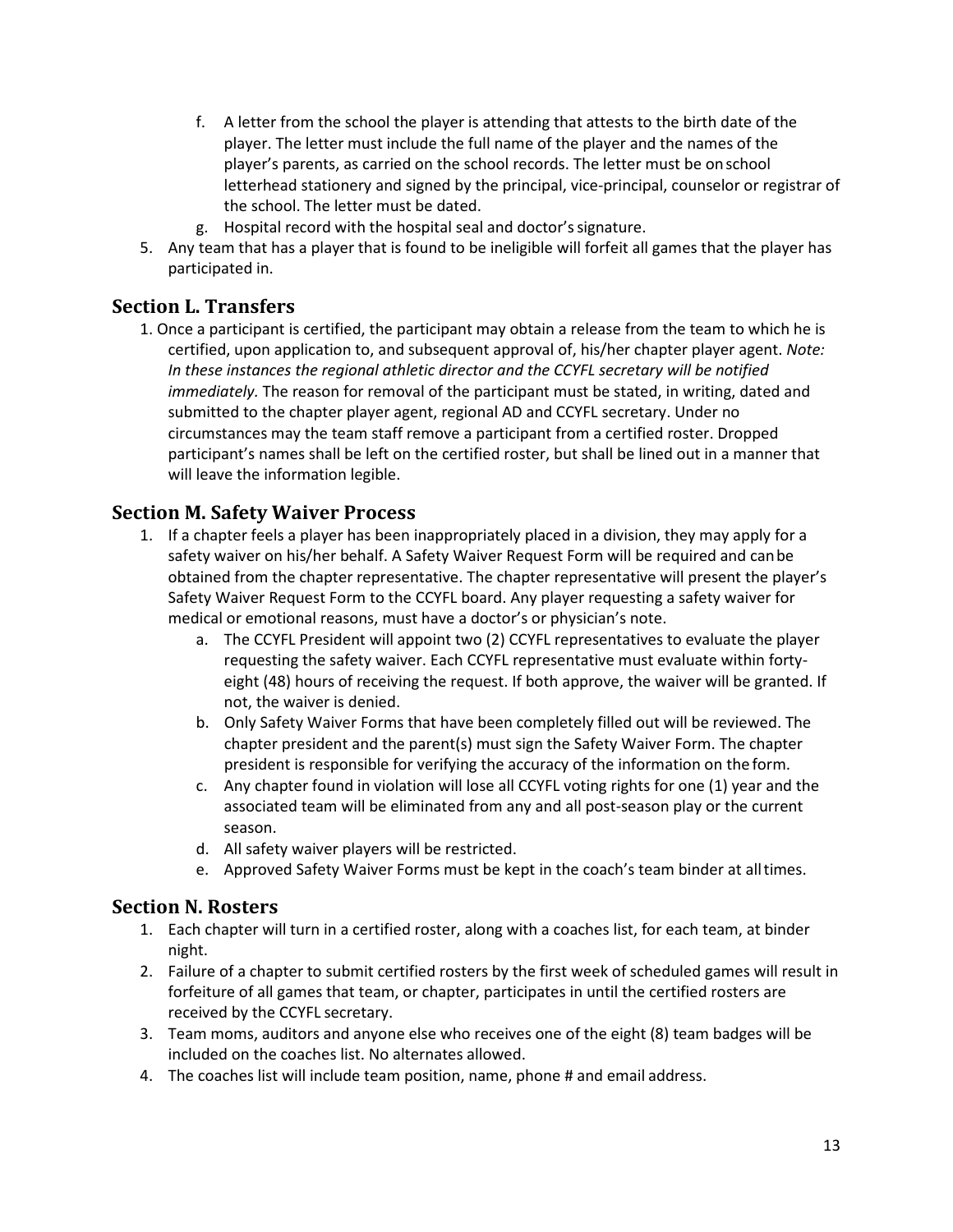- 5. Prior to the first league game, CCYFL shall provide each chapter with a copy of all certified rosters for the entire league. All game day rosters shall match exactly to this certified roster. Any changes after certification shall be signed by the CCYFL president and filed with the CCYFL secretary. Use of any non-matching roster shall result in forfeiture of the game. Jersey number changes shall be done with agreement between both head coaches and the Game Field Commissioner. All changes shall be noted on the game day roster copies.
- 6. Certified rosters will not be posted on the CCYFL website.
- 7. Player / coach additions, and/or deletions, will be submitted to the CCYFL secretary. The CCYFL secretary will email the changes to all interested parties. Failure of a team/chapter to notify CCYFL, within 14 days, will result in a fine of \$250 and/or forfeiture of games.

#### <span id="page-13-0"></span>**Section O. Insurance**

- 1. Each chapter shall have at least one (1) individual identified as the ChapterInsurance Representative.
- 2. A player requiring the services of doctor (illness or injury) cannot return to practice or game play until he/she has a written release from the doctor. The release is to be attached to the team roster and shall be available for review by any CCYFL official, upon request. The Head Coach is held responsible for insuring that the written release is obtained and properly recorded.
- 3. All insurance claims must be accompanied by a CCYFL accident report. The accident report must be filled out by the head coach or a CCYFL representative. The insurance claim form and the CCYFL accident report will be forwarded to the CCYFL Insurance Director, who will mail the forms to the insurance company.
- 4. Any player injured during a practice, scrimmage or game, that requires the services of a doctor, shall have an accident report filed with CCYFL, whether an insurance claim is to be made or not. The report will be available, for review, to the CCYFL Executive Council.

#### <span id="page-13-1"></span>**Section P. Team Composition**

- 1. Team composition shall consist of players based on the first to sign up is the first toplay.
	- a. Sign up forms shall be dated and numbered based on the order in which a player has signed up.
	- b. Returning players cannot be given preference. Any chapter found in violation of this rule shall be fined \$250.00.
- 2. Each team shall consist of a minimum of eighteen (18) players and a maximum oftwenty-five (25) certified players. Except in the intermediate and senior divisions, this may have a maximum of twenty eight (28) certified players. After certification day a team may fill vacancies in its roster. However, no team may increase the size of its roster over the amount originally certified, without CCYFL Executive Council approval. At least fourteen (14) certified players must be present, suited up and available to play every game.
	- a. For the intermediate and senior division, a minimum of twenty-two (22) players per team must be available to expand.
	- b. A chapter must split the bantam and junior divisions at thirty-six (36), fifty-four (54), seventy-two (72) and every eighteen (18) players thereafter, provided they have the equipment, coaches and funds available.
	- c. A chapter must split the intermediate and senior divisions at forty-four (44), sixty-six (66), eighty-four (84) and every twenty-two (22) players thereafter, provide they have the equipment, coaches and funds available.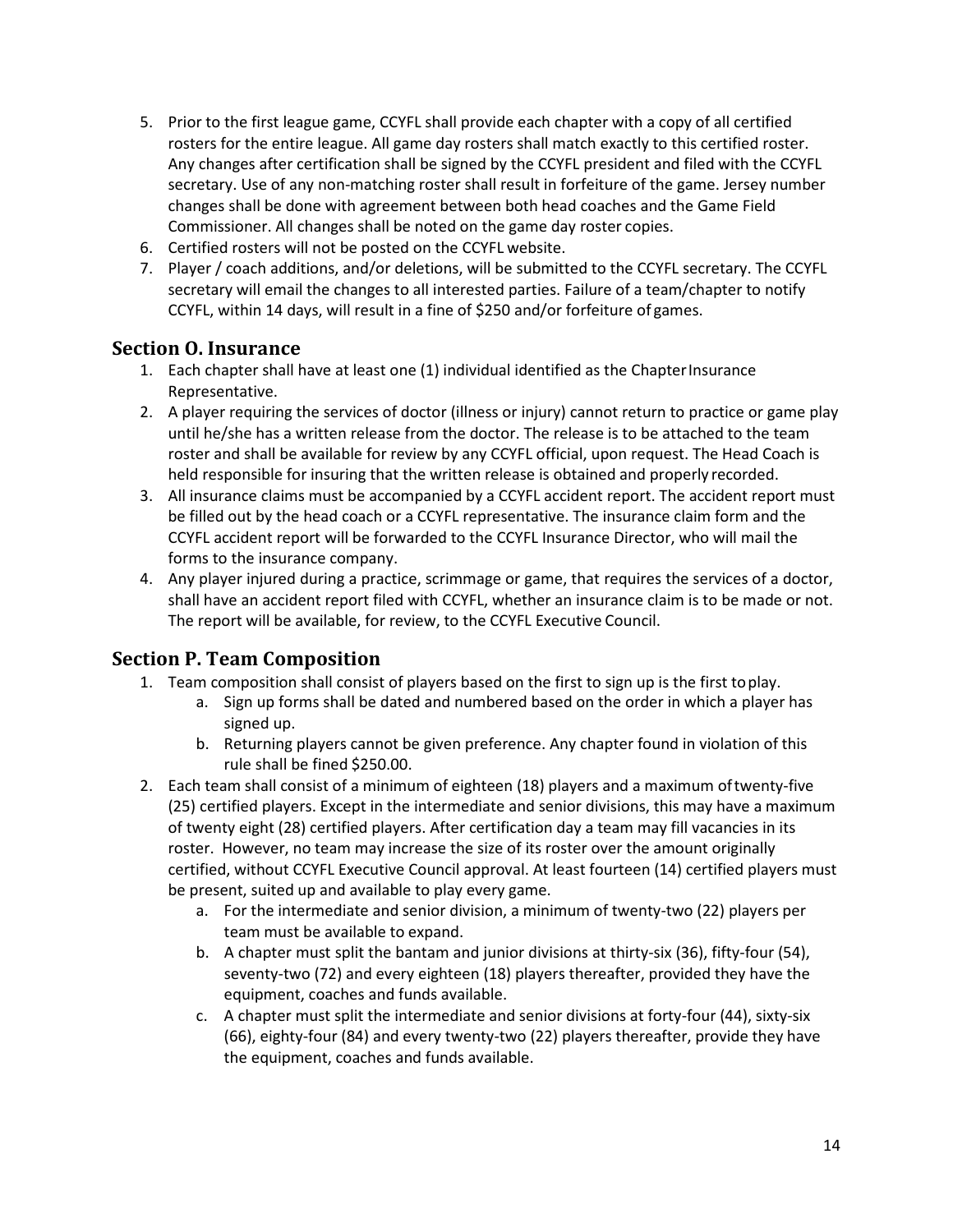- d. Chapters requesting team expansions requiring more than twenty-five (25) players in bantam or juniors and twenty-eight (28) in intermediate or seniors, must be approved by CCYFL each playing season.
- 3. Any player added to a team must meet all requirements of this rulebook and have completed ten (10) hours of physical conditioning before any body contact is allowed.
- 4. No waiting lists, reserves, alternates or other terminology may be used to hold players back from playing, once they have indicated they desire to play. Everyone who wants to sign up must be placed on a team, in their respective age category, provide that a head coach is available and meets the criteria in Article III
- 5. No player shall be registered or certified if he has not attained and does not maintain a sound physical condition. A duly qualified physician shall attest to the fulfillment of sound physical condition. No player is permitted to enter into any type of physical training without first obtaining a signed health certification.

#### <span id="page-14-0"></span>**Section Q. Draft Procedure**

- 1. The purpose of this draft procedure is to prevent the stacking or building of a dominant team. This shall be accomplished by understanding the intent of, and adhering to, the proceduresthat follow.
	- a. There will be a mandatory all coaches and chapter presidents meeting, within two (2) weeks, following the draft date (date TBD by CCYFL). One for the north and one for the south. The meeting will be facilitated by the vice president and president of CCYFL. If a head coach does not attend this meeting, s/he cannot be a head coach during the current season. If a coach has been ejected from a game, or suspended for any reason, then that coach must meet with a vice president and the president of CCYFL before they can be considered to coach at all. The time and place of this meeting to be determined by CCYFL.
- 2. Draft Administration
	- a. The draft is to be done during the week of conditioning.
	- b. The draft shall be monitored by a four member draft committee, comprised asfollows:
		- i. One member of the coaches committee, the athletic director and either the secretary, treasurer or player agent of the chapter and a CCYFL official.
	- c. A list of the chapter's board approved coaches must be sent to the CCYFL Executive Council by the start of clinic week.
	- d. In the event that none of the chapter's board members are available or eligible, a CCYFL Executive Council member, from another chapter, will officiate the draft.
	- e. The athletic director shall preside over the draft, provided s/he is not a football coach in the division being drafted.
	- f. Either the chapter secretary, treasurer or player agent shall provide a master list of all eligible players.
	- g. Each player will be designated as a returning player, a protected player or a player to be drafted from the draft pool. Any special placements requests shall be heard and ruled on prior to the drafting of players.
	- h. A returning player is a certified player returning to the same division and remaining on the same team as the previous season.
	- i. A draft pool player is first year or non-protected player advancing to a new division.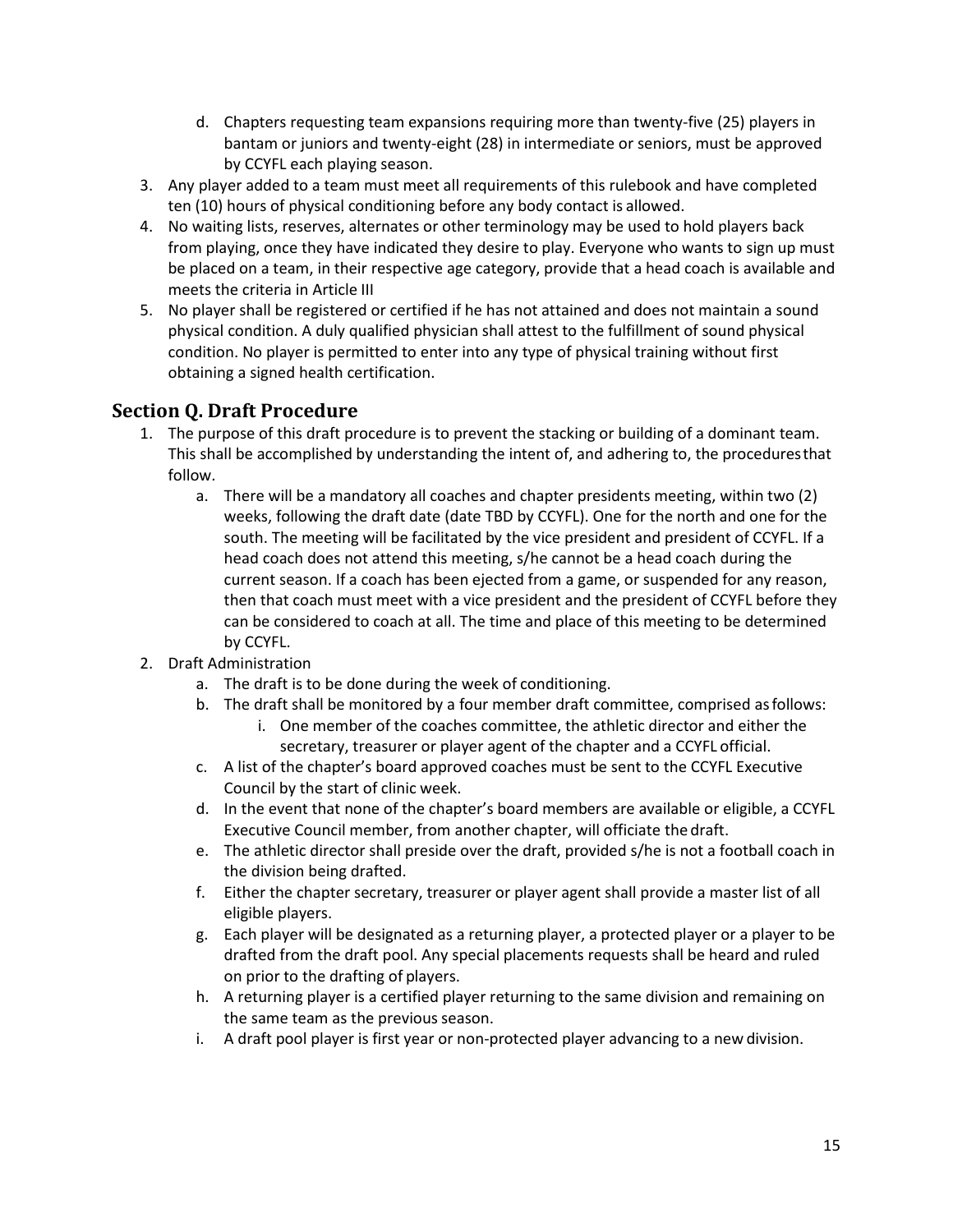- j. A designated coach is a coach who has been named to a coaching staff prior to the start of clinic week. All designated coaching assignments must be approved by the chapter. Each chapter must turn in a list of designated coaches, and what teams they are coaching, to the CCYFL president before the start of clinic week. Any chapter who has not turned in a designated coaches list on the Sunday before clinic week will not have any designated coaches.
- k. A protected player is protected if s/he is the son or daughter of a board approved, designated coach. Each team may have no more than four (4) protected players.
- l. The athletic director shall interpret and enforce the proper draft rules and procedures.
- m. The decisions of the draft committee are final. No trading of players is permitted.
- n. Each drafting team may be represented by no more than two (2) coaches.
- o. All rosters and other draft paperwork (i.e. team rosters, rulings, decisions, etc.) shallbe turned into CCYFL seven (7) days from that chapter's draft. CCYFL will provide a computer disk to enter all certified players information. This disk is part of the roster information.
- p. Any players who sign up after the draft will be placed onto a team by the chapter athletic director. Any drops or player movement (because of weigh problems, etc.) will be done only with approval of the athletic director and CCYFL.
- q. No pre-drafts allowed.
- 3. The Draft
	- a. Returning players remain on their respective teams in their respective division.
	- b. Returning players moving up to a new division will be placed in the draft pool with any new players.
	- c. Teams with the worst record, from the previous season, will have first pick in the draft. The next worst record will have the second pick and so on. Each team will pick on a one-for-one basis throughout the draft.
	- d. Protected players will be added to the roster and do not enter the draft pool.
	- e. Any team having a lesser number of players, after the protected players are added, will draft on a two-to-one basis, starting on round three (3). The two-to-one draft will continue until each team has an equal number of players.
	- f. If parents request that siblings be on the same team, they must be drafted consecutively. If one of the siblings is a returning player, the other child must be picked up in the third round.
	- g. A ride share consists of a player, who is not a returning player, requiring transportation from another player or coach on the same team. If a ride share request is with a coach, who has a child on the team, it will count as both. (You cannot request a ride share with the coach and another with a player). Ride share players must be drafted consecutively, starting in the third round. Rideshares will only be granted if all coaches, in said division, agree within the chapter.
- 4. Expanding a division
	- a. When expanding the number of teams in a division, for any chapter, all previous teams are disbanded.
	- b. Each team may have up to four (4) protected players.
	- c. All other players will remain in the draft pool.
	- d. Draft order will be chosen by drawing numbers, drawing straws or another random method.
	- e. All other draft rules apply.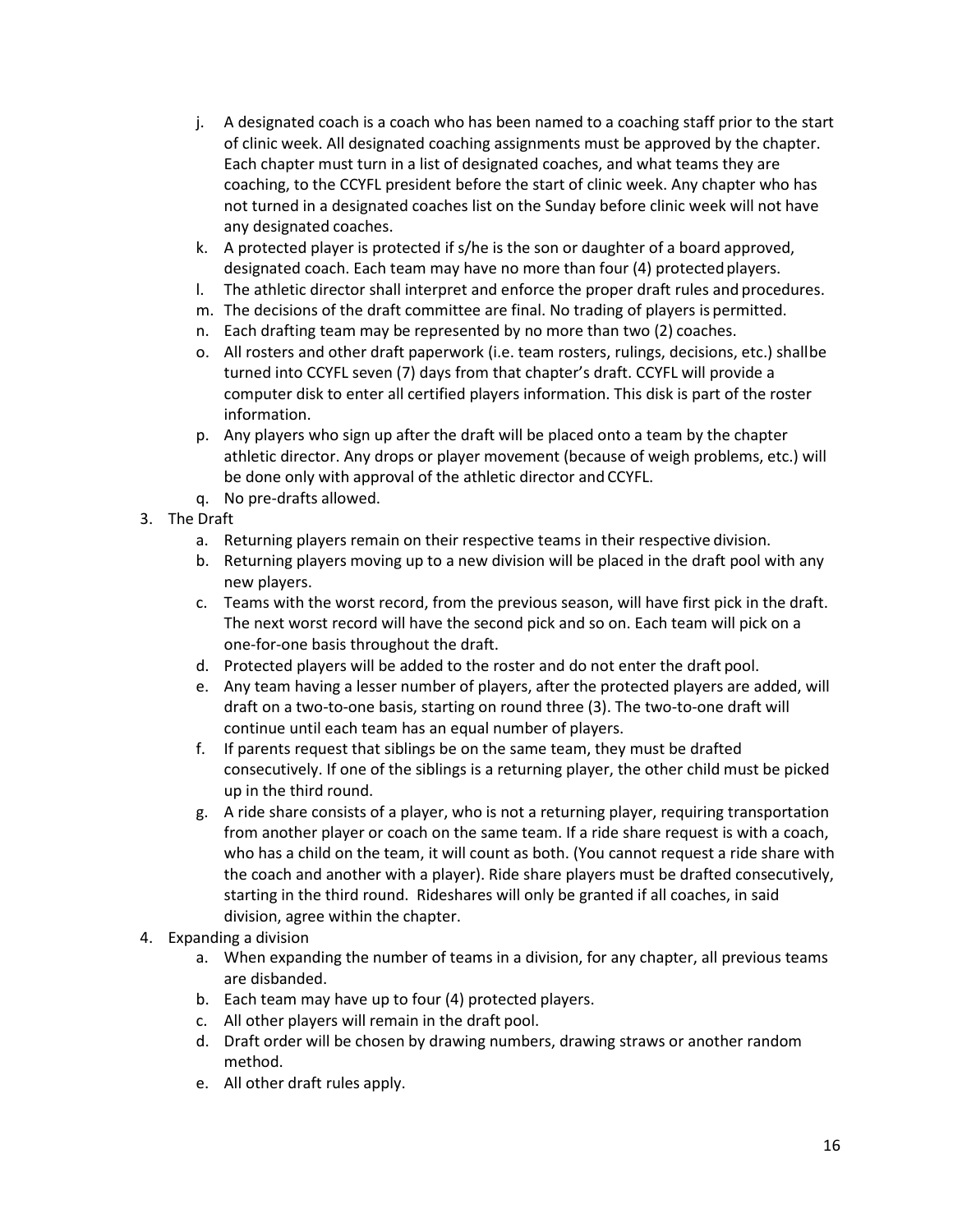- 5. Contracting a division
	- a. When reducing the number of teams in any division, for any chapter, one team will be disbanded.
	- b. The most recently formed team will be disbanded and all of that team's players will be placed in the draft pool.
	- c. When the most recently formed team cannot be identified, the chapter's board may disband a different team.
	- d. If duly appointed head coaches agree, they may ask their chapter board to disband a team other than the most recently formed team.
	- e. All other rules apply.

# <span id="page-16-0"></span>**Article III. Athletic Directors, Coaches and Team Officials**

#### <span id="page-16-1"></span>**Section A. Eligibility**

- 1. The head coach and athletic director must be twenty-one (21) years of age or older.
- 2. A twenty-one (21) year old or older head or assistant coach must be present at practices and games.
- 3. All personnel must be registered with their chapter on the team registration and rosterforms.
- 4. They must not have been convicted of any crimes, which would cause them to register under section 290 of the California Penal Code or section 11590 of the California Health and Safety Code. CCYFL will do a background check on any person that is going to be on the field with the players.
- 5. They must not advocate the overthrow of the United States Government, by force or violence, or be affiliated with any organization that has such aims.
- 6. They may be found ineligible by their chapter, or by the CCYFL Executive Council, forthe conviction of any crime.
- 7. No person who earns any portion of their income from coaching youth football/cheer, during the current calendar year, shall be allowed to coach or be a chapter or CCYFL board member. Subject to CCYFL board approval on a case by case basis.
- 8. Each chapter is encouraged to conduct a coaching and conditioning clinic at the start of each season.

# <span id="page-16-2"></span>**Section B. Responsible Team Official**

- 1. The head coach shall be completely responsible for the conduct and behavior of this team,team parents, assistant coaches and game day helpers. S/he shall be held accountable by the chapter and CCFYL, if a written complaint is filed and collaborated, by that coach's chapter board of directors. A coach will be suspended or banned if, in the CCFYL Executive Councils opinion, s/he did willingly incite or not take any action to cease the behavior of the aforementioned staff. A mandatory one game suspension for infractions.
- 2. All persons charged with the responsibility for a team must be familiar with the CCYFL rulebook and comply with the provisions set forth. Ignorance will not be a defense for any disciplinary actions.
- 3. All individuals who assume the management type of authority and responsibility for a team, shall ensure that proper coaching ethics, good sportsmanship by his players andproper behavior are adhered to at all times.
- 4. The head coach must bring three copies of the certified team roster to each game. One for the opposing coach, one for the game field commissioner and one for the announcing booth.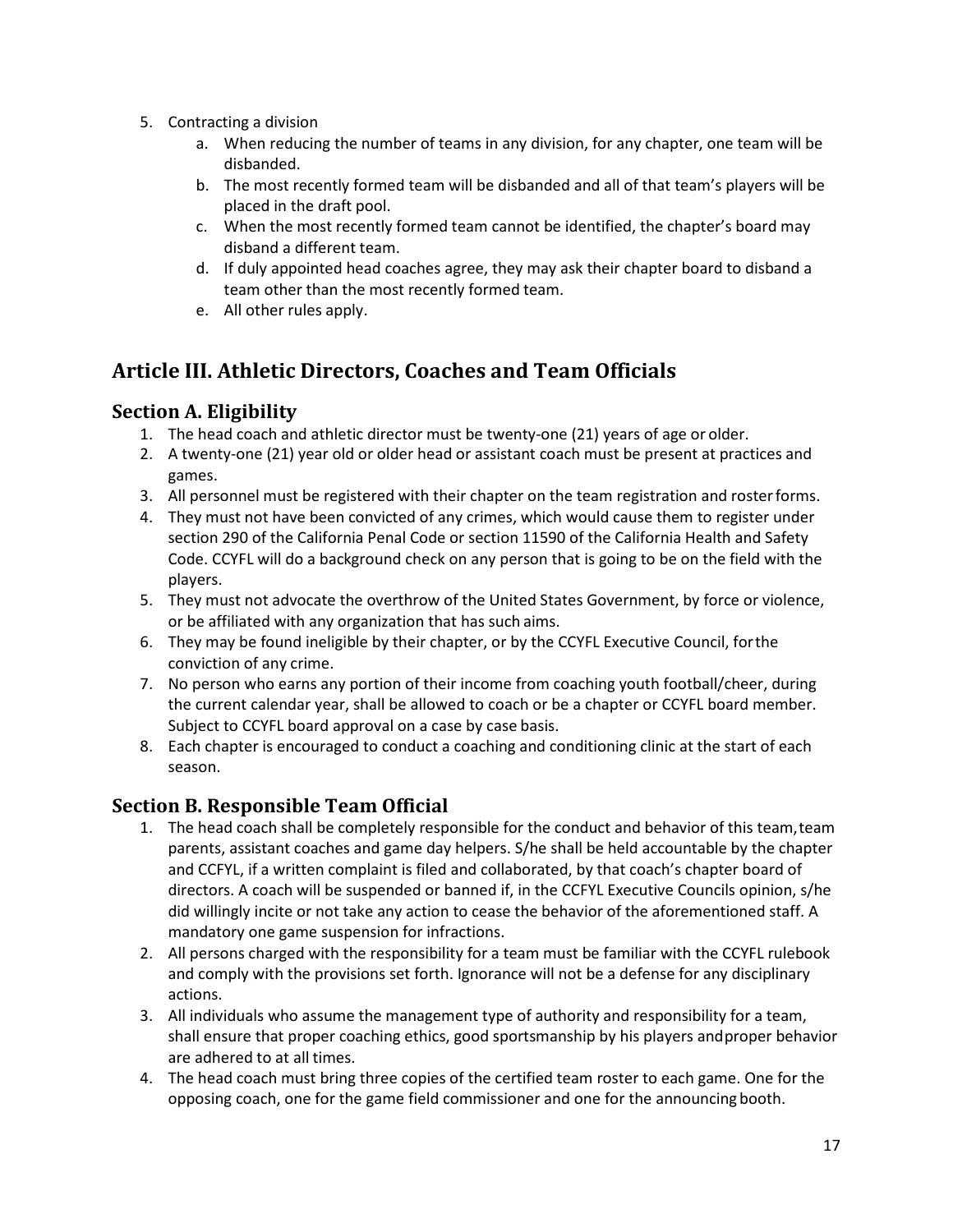# <span id="page-17-0"></span>**Section C. Coaching Ethics**

- 1. All members, of any team staff, of CCYFL shall adhere to all the following coaching ethics.
	- a. S/he will not criticize players in front of non-team members, but reserve constructive criticism for a time when it can be done in the presence, and for the benefit, of the whole team.
	- b. S/he will accept the decisions of the officials on the field as being fair and impartial. They shall acknowledge that the judgment of the official or officials isfinal.
	- c. S/he will not criticize the officials, opposing team players, opposing player's parents, coaches or fans by word of mouth, gesture or print. S/he shall reserve all controversy or dispute of league rules for league meetings, when it is appropriate to do so.
	- d. S/he will emphasize to his/her athletes the importance of academics, as well as,the significance of keeping physically fit and mentally alert.
	- e. S/he will strive to make every football activity serve as a training ground for life and as a foundation for maintaining good mental and physical health.
	- f. S/he will emphasize that winning a game is the result of individual effort and teamwork.
	- g. S/he will not use abusive, profane or vulgar language in front of, or directed toward, anyone connected with or being a spectator of the game.
	- h. S/he will not "pile it on", as the phrase is used, when his team gets a commanding lead or demonstrates the team's ability to score at will.
	- i. S/he will not be on the playing field, or at any team function, under the influence of alcohol or dangerous or illegal drugs. Nor shall he use any form of tobacco(snuff).
	- j. S/he will set an example in personal conduct at all times.
	- k. S/he will not interfere with or prevent medical examination/treatment, for any injured player, by the Field Emergency Medical Technician (EMT) or qualified medical personnel hired by CCYFL. If a player is injured during a game, only the EMT or qualified medical personnel may touch the player. During practice, the coach (or team staff member) shall remove from practice, any participant (when even slightly in doubt about his/her health), whether or not it is the result of injury, until competent medical advice is available. Only the EMT hired by CCYFL can sign off a player to higher authority, if needed.
	- l. If a complaint is filed, by a Game Field Commissioner or referee, for a game day ethics violation against a coach, s/he will be suspended until:
		- i. The chapter takes action
		- ii. CCYFL takes action
	- m. Violations are referred to in Article IX

#### <span id="page-17-1"></span>**Section D. Act of Disbarment**

- 1. A coach, another adult acting in an official capacity, or parent will be barred from further participation in CCYFL by violating the following rules.
	- a. Paid coach by receiving any portion of his annual income for services as anAthletic Director or coach in CCYFL
	- b. By striking any coach, athletic director, official, spectator, player or other participant in CCYFL.
	- c. Any sufficient cause, whether on the field or as a spectator, such as unsportsmanlike conduct or using vulgar, profane, abusive language and/or gesture.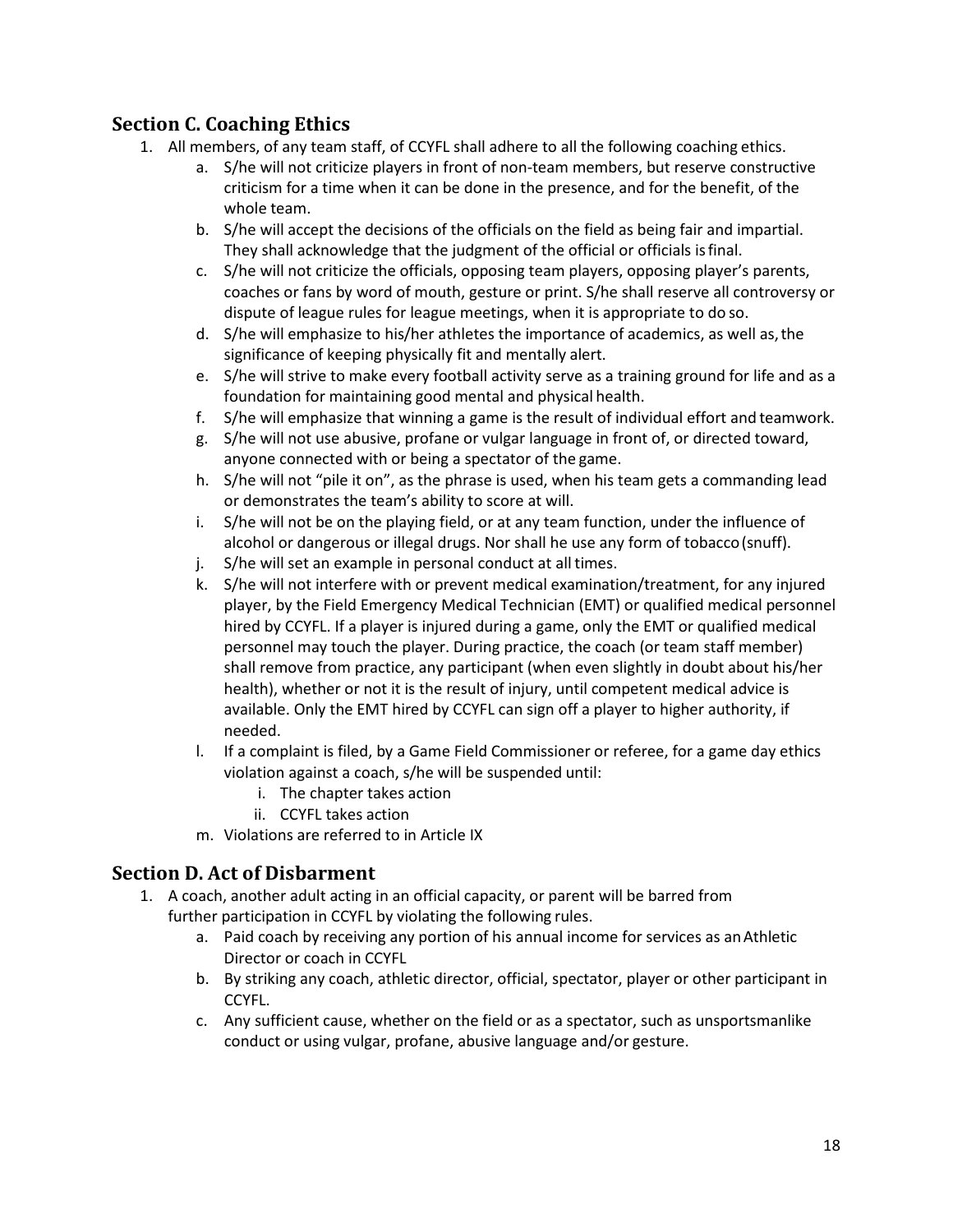- d. S/he shall not permit "sweating down" tactics in order for a player to make theteam weight. Sweating down to include, but not be limited to:
	- i. Steam rooms
	- ii. Steam cabinets
	- iii. Rubber sweat suits
	- iv. Any method that is injurious to the health of the player
	- v. The use of chemicals of any kind to lose weight
- e. S/he will not knowingly permit a player to re-enter a game once he is badly bruised or injured to such an extent that further play would jeopardize his health or wellbeing.
- f. S/he shall not permit a previously injured player to practice, scrimmage, or play in a game without written release from a doctor.
- g. S/he will abide by the team doctor or physician's decisions in all matters ofinjury.
- h. S/he will not permit an ineligible player to participate.
- i. S/he shall not incite or encourage unsportsmanlike conduct.
- j. S/he must remain in compliance with coaching ethics.
- k. S/he must never attempt to discourage, run-off or cut weaker players.
- l. S/he may never alter any CCYFL forms.

# <span id="page-18-0"></span>**Article IV. Playing Fields and Equipment**

#### <span id="page-18-1"></span>**Section A. Field Specifications and Equipment**

- 1. No team(s) shall be approved to play home games unless they have an approved field, as determined by whatever method CCYFL shall choose.
- 2. The fields shall have the following:
	- a. All divisions will play on a regulation field, 120 x 53 1/3 yards. Exceptions must be approved by the CCYFL Executive Council on a yearly basis.
	- b. All fields will be properly marked to include yard markers and field goal pads. The use of CIF defined pylons at the end zones will not be required, although some equivalent, less expensive markers are to be used.
	- c. The host chapter shall furnish a down marker with letters, at least, six inches high and a ten yard chain. Host chapters must have a fence (minimum of 4' high) between players and spectators.
	- d. It is very desirable that a time clock be visible to both benches. A visible clock will be required for all playoff games. If a visible clock is not available, the home field will have a minimum of one (1) timepiece for use by the head official on the field. If official time must be kept on the field, a two  $(2)$  minute warning will be given in all four  $(4)$  quarters.
	- e. The host chapter will have the chain gang on their side of the field. The home team furnishes three (3) people to work chains and down marker. No member of the coaching staff, of either team, may man the chains or down markers. Whenever possible, adults will be used on all chain gangs.
	- f. There must be a registered EMT or like qualified professional, at the playing field at all times on game day. This person will be responsible for evaluation or temporary treatment of any injury and will see that an ambulance is called if necessary. The Game Field Commissioner should see that the EMT is introduced to coaches at the start of each game, so that the EMT can be easily recognized and summoned when needed. If such qualified emergency personnel are not available, all games will be suspended until such a person is available.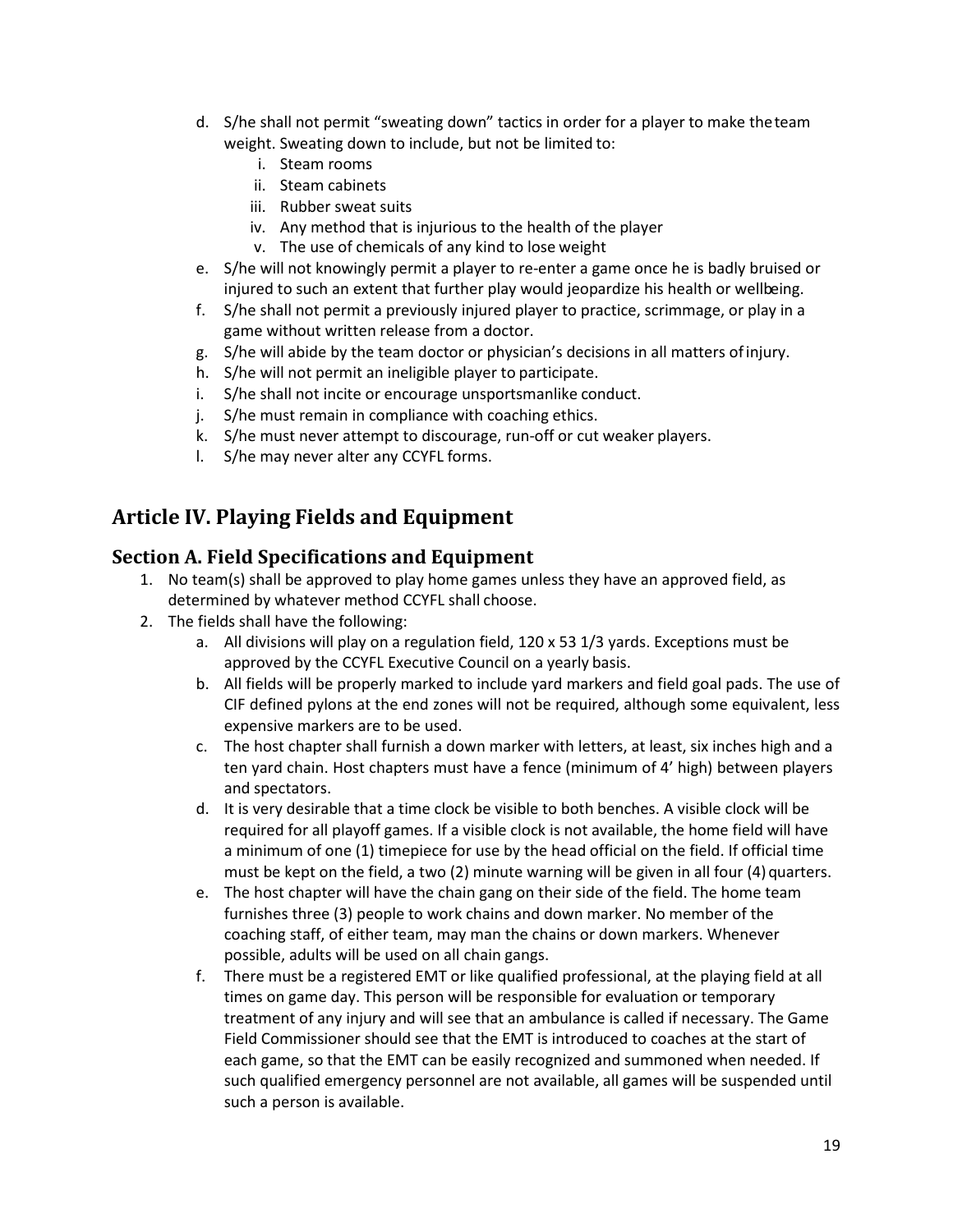- g. If a host chapter/team provides any type of cover or shade device for the "home" team's player bench area, then the host chapter shall provide the same cover or shade device for the "visitor" bench area. Note: The "home" sideline can be either sideline.
- 3. A first aid kit and ice must be available at all practices and games.

# <span id="page-19-0"></span>**Section B. Official Ball**

- 1. Any approved ball used in the proper division may be used for games. The Game Field Commissioner will approve game balls at the 50 yard line prior to the start of the game.
- 2. No other ball, except an approved, official CCYFL ball may be used for the entire game. If a coach is found in violation, an unsportsmanlike conduct penalty will be called and a fifteen (15) yard penalty and loss of down will be assessed. The Head Coach will be ejected from the game and following week's practices and games.
- 3. The Game Field Commissioner shall provide an approved CCYFL game ball to teams in noncompliance with the rule.
- 4. Bantam and Junior divisions will use balls from table #1. Intermediate and Senior divisions will use balls from table #2. The CCYFL approved game ball list is at the back of this rulebook. Peewee balls are not allowed.
- 5. A list of approved balls will be issued each April. The CCYFL Board will approve additions.
- 6. All balls will be made of rubber, composite or leather and have leather or rawhide laces.

#### <span id="page-19-1"></span>**Section C. Minimum Equipment Requirements**

- 1. All teams must be equipped, during all practice sessions, scrimmages and games, with equipment meeting the minimum protective standards found to exist in the following equipment.
- 2. The HELMET is the most important, single piece of equipment a football player wears, because it protects the nerve center of the body. The helmet shall be made of either one or two piece construction of high quality, plastic type material, and head-cushion or suspension type. As a minimum, a double bar facemask shall be attached to the helmet. The four point chin strap will be standard equipment for all helmets. The helmet must meet NOCSAE standards and be NOCSAE approved.
- 3. The SHOULDER PADS shall be of corrugated, molded fiber or plastic material. For sanitary reasons, they shall be coated with a washable finish. They should have adjustable underarm straps and should be of a cantilever type.
- 4. The GIRDLE, HIP and BUTT PADS, shall be made of heavy padding to protect the kidneys, hip and spine. They can be of a vinyl coated material, with or without fiber inserts. Care must be taken to guard the exposed edge of the hip, the base of the spine and the kidney area.
- 5. THIGH GUARDS shall be of molded, corrugated fiber or plastic material with padding.
- 6. KNEE PADS shall be constructed of a shock absorbingmaterial.
- 7. PRACTICE JERSEYS should consist of either an all-cotton jersey or a combination of cotton, polyester and nylon materials. No numbers or extras are required.
- 8. GAME JERSEYS for all divisions should consist of a durable material, such as nylon or polyester (or a combination of materials). Tear away jerseys are not allowed. It is recommended that the numbers be sewn on (tackle twill), air dye or processed stenciling. The minimum recommended size of numbers is six (6) inches in the front and eight (8) inches in the back. The numbering of jerseys, in accordance with the CIF rulebook, is not applicable. Only last name and first initial may be put on the jersey. This is to be put at the top back of the jersey. They name must match the roster. No nicknames are allowed.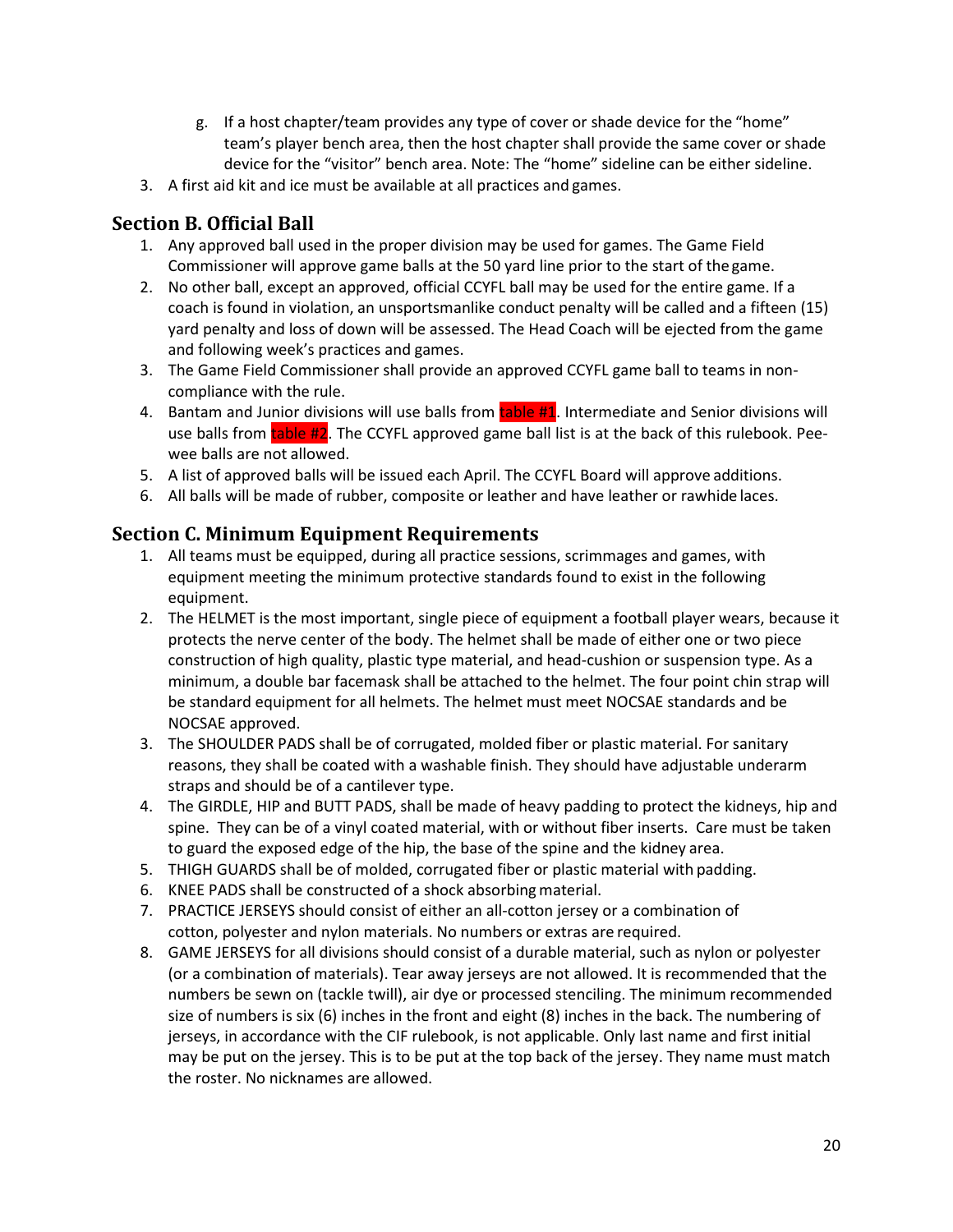- 9. PANTS may be of either a shell or one piece construction, natural or colored. One-piece pants must have removable pads. Knit material, or either polyester or nylon, is recommended, along with tunnel belt loops, slotted belt loops or an attached webbed belt.
- 10. Allowable FOOTWEAR for all divisions includes non-detachable rubber molded cleat, bar cleat, Little League baseball shoes, detachable rubber or nylon cleats or tennis shoes. Steel, aluminum, hard rubber or nylon with metal cleats are not allowed. Detachable cleats cannot have their screw post broken off or exposed. All footwear must be in good condition. All onepiece molded shoes are permissible.
- 11. A MOUTHPIECE, approved by CCYFL or prescribed by a licensed doctor or dentist, must be worn at all times. Must not be white or clear in color.

#### <span id="page-20-0"></span>**Section D. Game Uniforms**

1. Uniform colors, for all teams in all chapters, will be reported to the CCYFL Athletic Directors. The Athletic Directors will note any jersey conflicts on the CCYFL game schedule.

# <span id="page-20-2"></span><span id="page-20-1"></span>**Article V. Conditioning and Practices**

#### **Section A. Conditioning and Practices**

- 1. No organized team activity or conditioning may start before the first Monday, following the first Friday in August. Instructional, non-contact / non-team clinics, prior to the first week of practice are at the discretion of the individual chapter. Chapters may break players into divisions based on player sign ups.
- 2. No player shall take the field for conditioning or practice until all paperwork is turned in. NO EXCEPTIONS.
	- a. Player picture
	- b. Registration form
	- c. Proof of age
	- d. Physical form (completed and signed)
	- e. Proof of residency, as listed in Article II, Section I
- 3. There will not be any physical contact, except for calisthenics and isometrics, during the first week of practice.
- 4. Helmets may be worn starting the first week of practice.
- 5. Full player contact may start on the second week of practice.
- 6. Scheduling of practice sessions are at the discretion of the coaches. Night sessions shall not go past 8:30pm for all divisions.
- 7. For practice purposes, the start of each week is Monday. No teams may practice more thantwo (2) hours per day Monday – Friday. Any team found practicing on Saturday or Sunday will receive an automatic suspension for the season and a chapter fine of \$250.00.
- 8. Conditioning or practice sessions shall not exceed two (2) hours in any one day, nor shall they be conducted more than four (4) days per week, after the first week of scheduledgames.
- 9. Before the first day of scheduled games, teams in all divisions may practice five (5) daysper week.
- 10. After the first week of scheduled games, practice sessions for the Bantam and Junior divisions will be limited to six (6) hours per week, within three (3) days maximum. No more than two (2) hours per day. Practice sessions for the Intermediate and Senior divisions will not exceedeight (8) hours per week, within four (4) days maximum. No more than two (2) hours per day.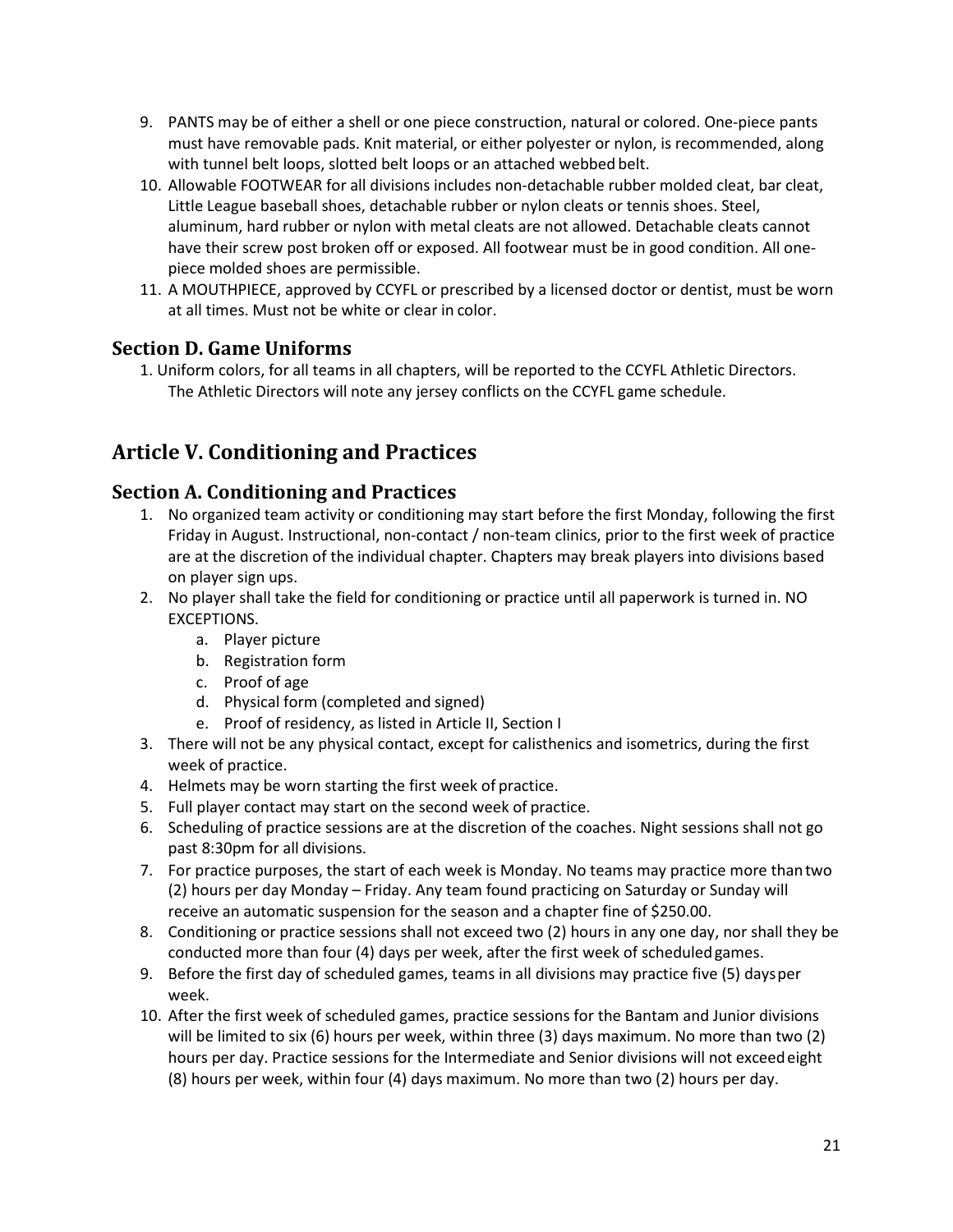- 11. In addition to practice sessions outlined in Article V, Section A, item 10, each team will be permitted one (1) hour of classroom time, per week, for films or chalk talk. Classroom sessions must be held during the week (Monday – Friday). No conditioning or contact allowed.
- 12. Game day practices are not allowed. However, a team may start warming up, at the game site, one (1) hour before the scheduled start of their game.
- 13. No player may have player-to-player contact until s/he has participated in pre-season conditioning practice a minimum of five (5) practices. (10 total hours ofconditioning).
- 14. No player may participate in a scrimmage or game, until s/he has had at least six (6) hours of contact of the Bantam and Junior divisions and eight (8) hours of contact for the Intermediate and Senior divisions.
- 15. Player-to-player contact may only occur when players are wearing their equipment, as specified in Article IV, Section C
- 16. Cheerleaders may practice after they have had physicals and as soon as insurance starts.
- 17. Al chapters will be allowed to hold a scrimmage or Jamboree on the Saturday prior to the first scheduled games.

# <span id="page-21-1"></span><span id="page-21-0"></span>**Article VI. Scheduling of Season and Post Season Play**

#### **Section A. Scheduling**

- 1. CCYFL will set the starting and ending dates of seasonal play. No teams will play before orafter these dates, unless special permission is granted by the CCYFL Executive Council.
- 2. The CCYFL Executive Board will also approve alternate sites prior to schedulinggames.
- 3. The CCYFL Athletic Directors shall administer and oversee the scheduling process to ensure equity and compliance with the rules.
- 4. CCYFL will attempt to have all teams play eight (8) games during the season of play, weather permitting.
- 5. All unresolved issues and discrepancies, pertaining to the scheduling process, shall be brought to CCYFL for review and resolution. The decision of the CCYFL board isfinal.
- 6. Voting shall be equal for the scheduling process. All chapters shall have a minimum of two (2) representatives present during the scheduling process and the voting guidelines shall be determined by the CCYFL President. If a chapter has only one representative, then the maximum vote for each chapter shall be one (1).
- 7. If a chapter is absent, then it will be a non-vote for the absent chapter(s) and the scheduling of the season and post-season games will continue.
- 8. A period of at least seventy-two (72) hours must elapse from the conclusion of one game prior to the playing of another game, by the same team. Except if waived by the CCYFL Executive Council for play-off game conflicts.
- 9. All night games shall begin before 8:30pm.
- 10. Unless it is an extreme hardship on a chapter, the closest teams will start the day's events.

#### <span id="page-21-2"></span>**Section B. Non-Franchised Teams**

- 1. Teams shall not practice, play or otherwise compete against non-franchised teams, unless permission is granted by the CCYFL Athletic Director.
- 2. A non-franchised team shall be defined as any team not a member of a chapter franchised by CCYFL.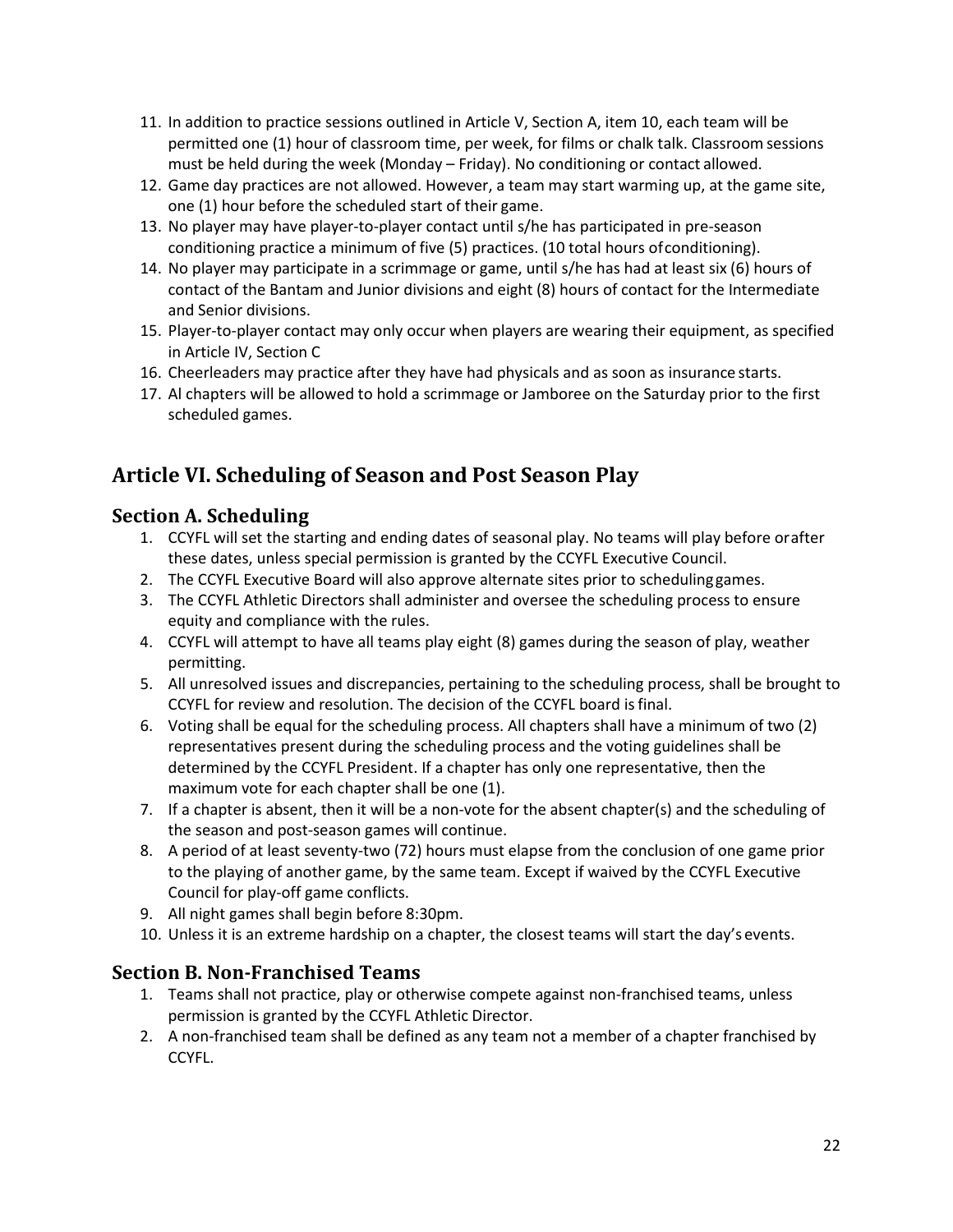#### <span id="page-22-0"></span>**Section C. Scrimmages**

- 1. Controlled scrimmages may be scheduled, but such scrimmages shall not exceed three (3) preseason scrimmages, prior to the first regularly scheduled game. No scrimmage shall be held prior to the Friday at the end of the second week of practice.
- 2. Under no circumstances may a team play or scrimmage a team which is not in the same ageand weight classification. Note: Two (2) teams in the same chapter and division can co-practice and scrimmage each other throughout the season.
- 3. A scrimmage constitutes a practice session for the purposes of Article V, SectionA

#### <span id="page-22-1"></span>**Section D. Post Season Play**

1. All post-season play must be approved by the CCYFL Board.

# <span id="page-22-2"></span>**Article VII. Game Regulation**

#### <span id="page-22-3"></span>**Section A. Home Team Requirements**

- 1. All member chapters must provide the following:
	- a. An official set of CCYFL Rules and Bylaws must be available at the playing field.
	- b. In the event visiting team's colors are conflicting, it is the responsibility of the home team to have a contrasting jersey.
	- c. A Game Field Commissioner, with a vast knowledge of the game, CIF rules and CCYFL rules will be provided and available at all games.
		- i. The GFC will hold a pre-game meeting at the 50 yard line, with the head coaches of each team, charting auditors and head referee.
		- ii. S/he will also be at the coin toss and make themselves available to both sidelines throughout the game.
		- iii. They will sign off charting forms every quarter and then they will collect charting forms at the end of the games. These will be forwarded to CCYFL.
		- iv. They will report rules and ethics violations to CCYFL within seventy-two (72) hours of the game.
		- v. They will call in scores for all games played on their field to the CCYFL statistician no later than Sunday evening, following the Saturday game.
		- vi. They are responsible for the twenty-four (24) point rule implementation.
		- vii. The GFC must be on the field during the game to enforce/interpret CCYFL rules. S/he must be identifiable to both head coaches. Violation \$250.00 chapterfine.
	- d. EMT's
		- i. Each chapter is responsible for supplying a certified EMT to be on the field at all times.
		- ii. Each chapter is responsible for supplying EMT equipment.
		- iii. Each chapter will supply all forms and reports.
		- iv. The EMT on duty, for the game being played, is responsible for filing outany injury reports.
		- v. The EMT is the only medical personnel that is allowed to examine the injured player. The EMT is the only person allowed to release the player back into the game.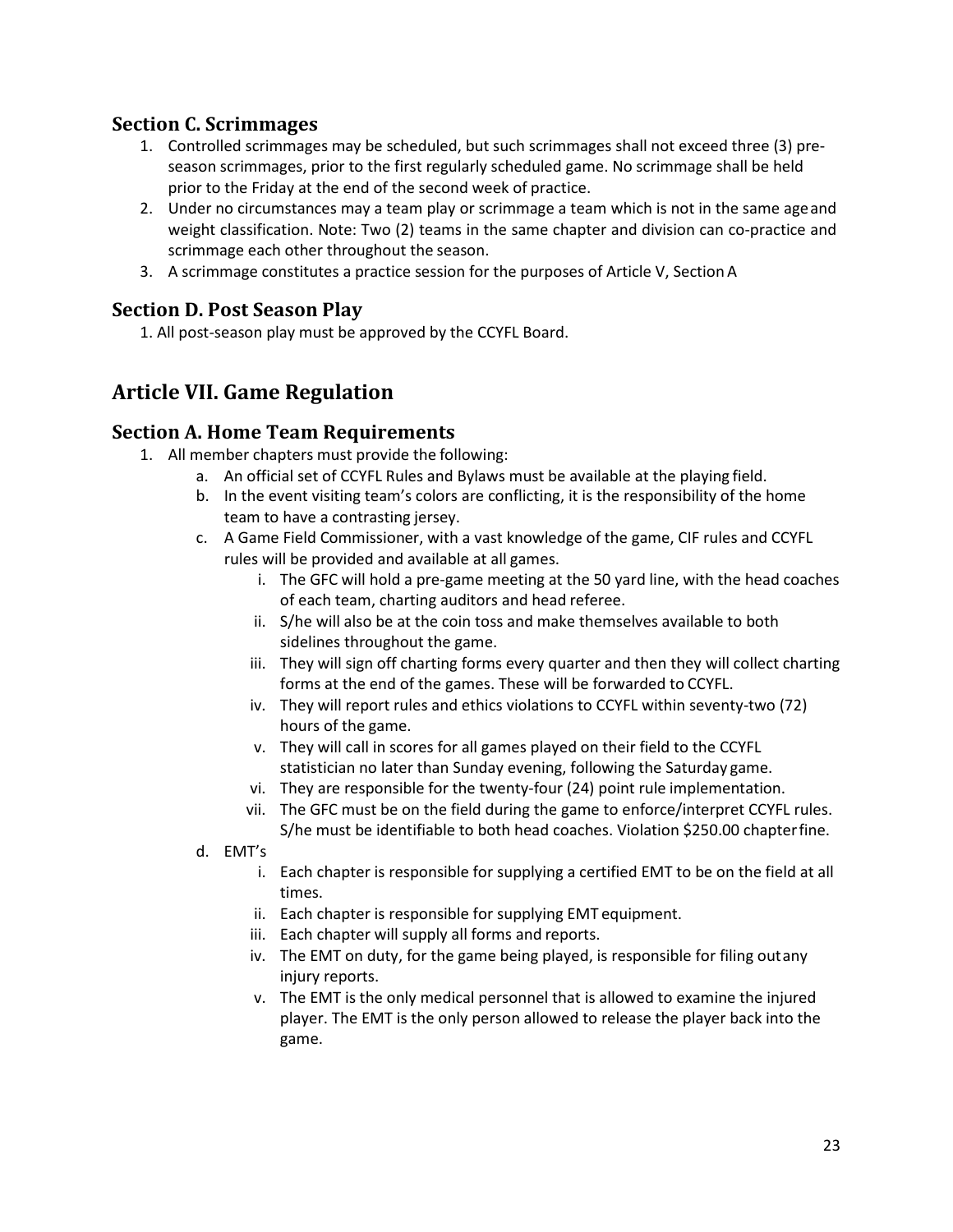#### <span id="page-23-0"></span>**Section B. Weigh-Ins**

1. A certified scale will be provided to each CCYFL chapter for weigh-ins. Scale must be maintained by each chapter.

#### <span id="page-23-1"></span>**Section C. Playing Rules**

- 1. No unauthorized personnel are allowed on the field during the game. Game Field Commissioners will clear the field before the game is resumed.
- 2. No horse collar tackles. These will result in a fifteen (15) yard penalty for unsportsmanlike conduct. All divisions as added in 2008. (i.e. grabbing the rear of the shoulder pads from behind the neck)
- 3. During the charged time outs, a coach may join his team huddle on the field. One or moreteam players and team coaches may converse with each other ten (10) feet inside the field from the sideline. No other player may converse with any member of the coaching staff. Violation 15 yard penalty.
- 4. No member of the coaching staff is allowed on the playing field, unless a player is injured or he has permission from the officials.
- 5. If both teams are on one side of the field, the allowed space is from mid-field to the 20 yard line nearest the team's bench. If teams are on the opposite sides of the field, the restraining area shall be the 30 yard lines.
- 6. Divisions will be penalized in accordance with CIF rules.
- 7. When a player is injured, both teams are required to take a knee (CCYFL rule). No coaching is allowed.
- 8. Non-chargeable time-outs will be the injury of a player, repair of equipment and official's timeout. A non-chargeable time-out will be allowed to question a CCYFL or CIF rule violation. If there is no violation, the time-out becomes a chargeable time-out to the team requesting it.
- 9. An injured player, for whom the clock is stopped, or for whom the ready-for-ready signal is delayed, shall be replaced for at least one play. His team shall not be charged a time-out. If a player is removed by the EMT/doctor, s/he will not be allowed back in the game until clearedto play by the EMT/doctor.
- 10. The official will not charge a time-out to a team when the captain calls a time-out and there is cause for the official to have an official time-out by reason of injury, etc. He will inform the captain, in this case, that he is already calling a time-out, which is not chargeable and thatthe team's request will not be honored unless the team captain desires to have the additional timeout taken and charged.
- 11. Coaches will be informed by the official closest to them of the player's number and the rule infraction for which a penalty is being imposed.
- 12. Each team will be permitted to have a maximum of eight (8) personnel on the field withteam (i.e. coaches, assistants, trainer, statistician, or parent helpers).
	- a. CCYFL will provide badges for all team personnel
		- i. Badges will be distributed at the mandatory coaches meeting
		- ii. Any badge not picked up at the coaches meeting will be released to the chapter President or AD, only, for distribution at their board's discretion
	- b. Teams in violation will be charged a 5 yard penalty for each play until the situation is corrected.
	- c. The pass must be visible during the game.
	- d. A maximum of two (2) water boys/girls will be allowed. Adults may not beconsidered water boys/girls.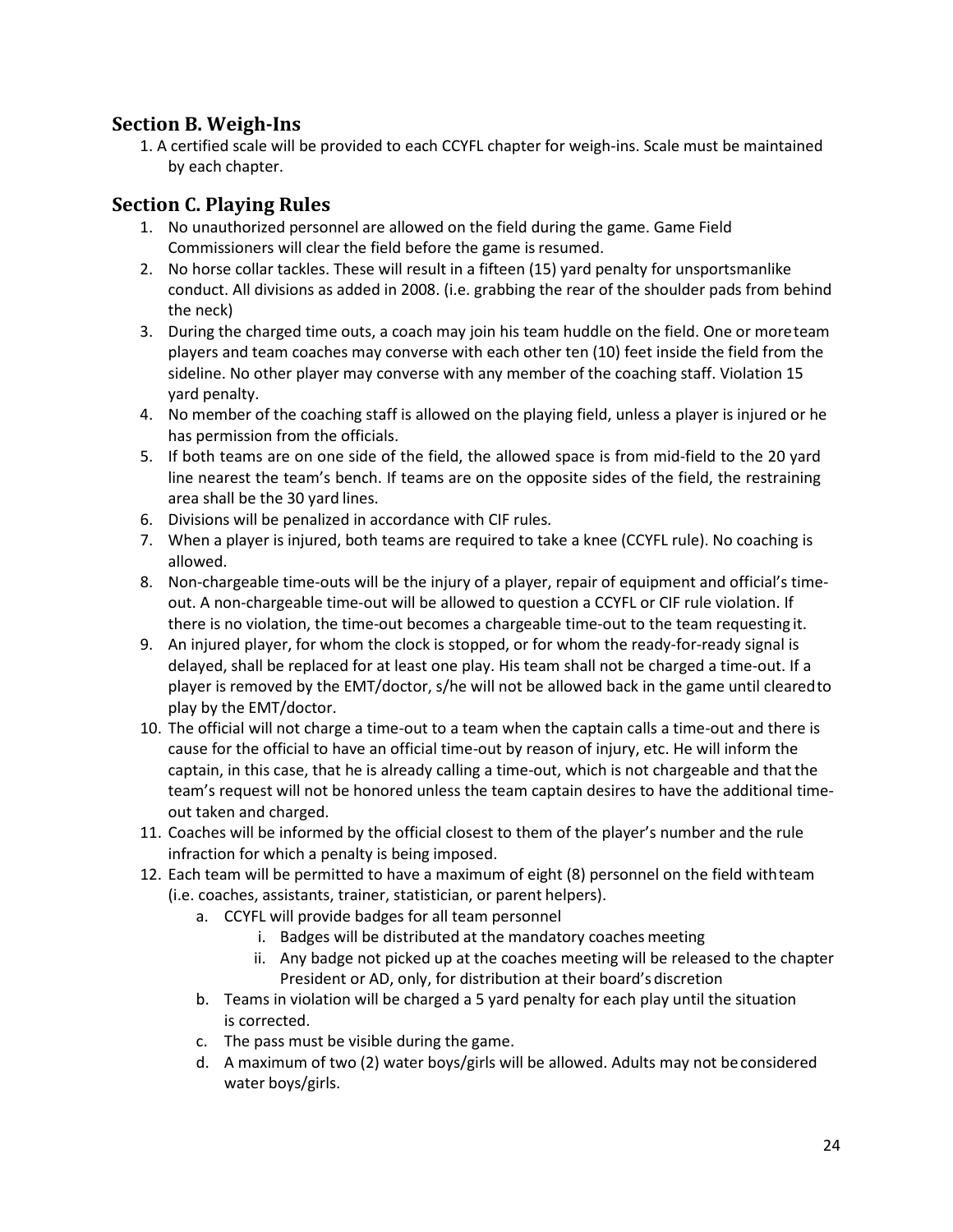- 13. Each team will be allowed one photographer badge, which will be issued by CCYFL. This badge will allow access to the sideline, between the 20yd lines and the end zones, for the purpose of taking pictures. Cameras are not allowed inside the coaches/team box.
	- a. A person wishing to be a team photographer must complete a CCYFL Photographer application. This application must be submitted to the local chapter and to CCYFL by the Tuesday following conditioning week.
	- b. The application must be approved by the head coach of the team and thechapter President.
	- c. The applicant must submit to a Live Scan background check.
	- d. CCYFL will check each application against the Megan's Law Registry within five (5)days of receipt.
	- e. CCYFL Photographer badges will be approved by the DOJ Committee and distributed via the Chapter Presidents.
- 14. Playing time shall be as follows:
	- a. The Bantam, Junior, Intermediate and Senior divisions shall play four (4) ten minute quarters with a maximum of ten (10) minutes allowed between halves (including a compulsory three (3) minute warm-up). The clock will be a stopped clock.
- 15. Five (5) minutes before the start of the third quarter, the officials and/or Game Field Commissioner shall give each team a warning to ensure that coaches shall have sufficient time for a proper warming up period for team members, prior to the start of play.
- 16. The official rulebook shall be the National Federation of State High School Associations Rulebook, used by CIF. This shall be superseded only by the written rules of CCYFL, which are in conflict with it. In these cases, the CCYFL rules shall take precedence.
- 17. Conversion scoring means a team will receive one (1) point for running and two (2) points for kicking with a defensive rush. A team will receive one (1) point for a PAT kick with no defensive rush. The offensive team must declare no rush prior to lining up on the line ofscrimmage.
- 18. A no-rush PAT does not count as an action play on the audit sheet.
	- a. A no-rush PAT must be a clean play. The holder must field the ball on his/her first attempt to catch the ball. If the holder drops the snap, or the snap is bad and the holder cannot catch the ball, the play shall be blown dead. The kick must be attempted within three (3) seconds, once the holder fields the snap. A no-rush PAT is not allowed in the Intermediate or Senior division.
	- b. If no goal post is available, kicking is dis-allowed.
- 19. The EIGHTEEN (18) POINT RULE. After a team scores, if at any time, it is still behindeighteen (18) points or more, it has the option to kick off or receive. This rule is instituted prior to the blowout rule or at the start of the third quarter. An onside kick is unsportsmanlike conduct with a 15 yard penalty on the spot of the ball. Receiving team automatically gets the ball.
	- a. SEE ARTICLE XII FOR POSTSEASON CHANGES TO (18) POINT RULE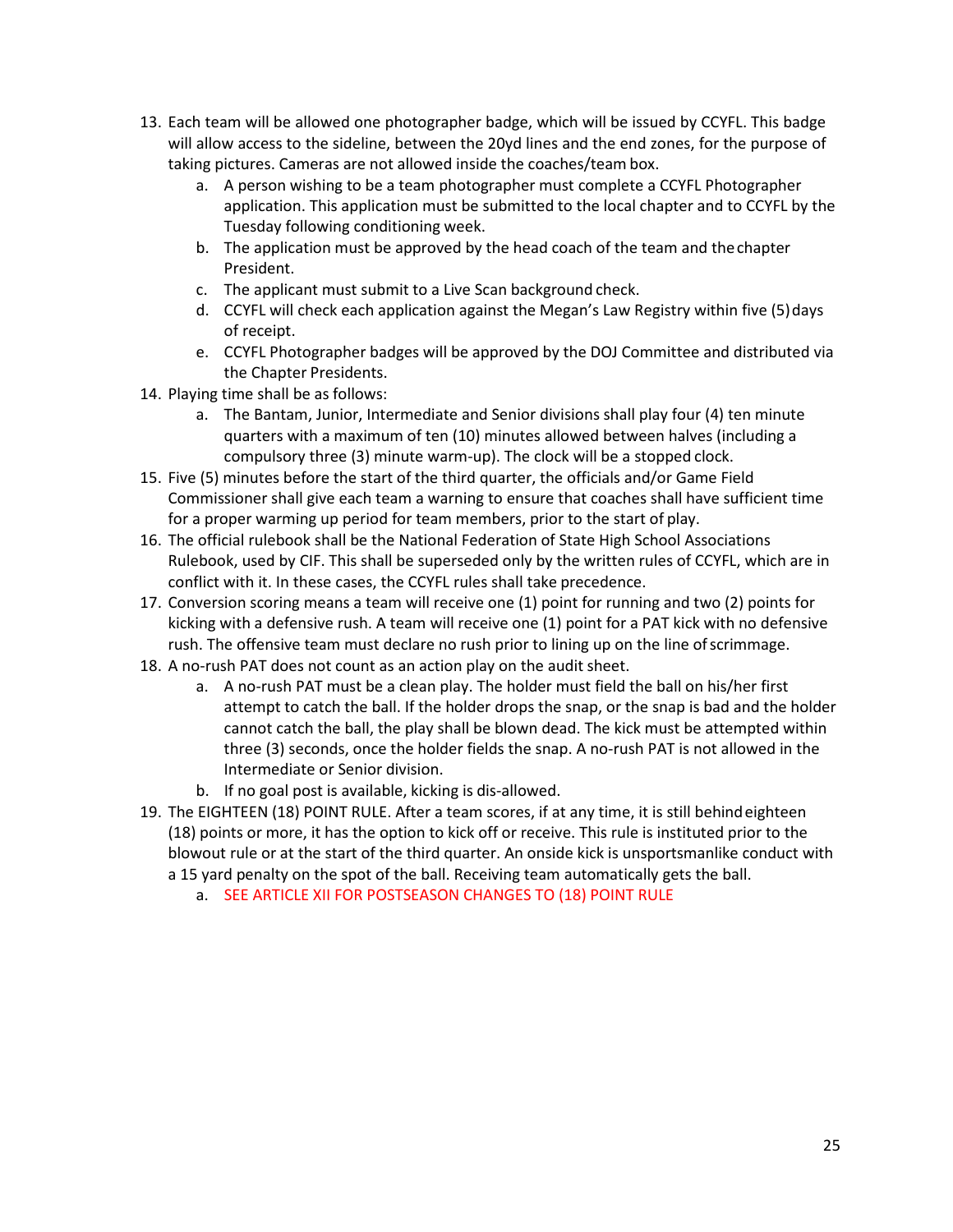#### 20. BLOW OUT RULE

- a. An official time-out will be called, after the kick, following a score of twenty-four (24) points over the opposition. At that time, the two head coaches, the game referee and the Game Field Commissioner will meet at mid-field. They will discuss the following options:
	- i. Substitution of four (4) total players from the dominant team. The four removed players can return, at the beginning of the fourth quarter, to a nonimpact position until the player has completed the twelve (12) play rule. Coaches must be apprised of the balance of plays for each individual player.
	- ii. A running clock
	- iii. Jamboree
	- iv. Calling the game over
	- v. Doing nothing is not an option
- b. Once the point differential between the two teams becomes seventeen (17) points of less, the starters may return to play.
- c. Implementation of any or all of the previous options is at the discretion of thelosing coach. The CCYFL GFC will monitor/approve the process.
- d. In an instance of extreme disparity between teams, such that proper implementation of the above rule is inadequate and player safety become an overriding concern, the GFC will (at his discretion) call for another coaches/officials mid-field meeting. The purpose of this meeting will be to implement further institution of the above options. Failure of the dominant team to address the above rule will result in forfeiture of the game.
- e. SEE ARTICLE XII FOR POSTSEASON CHANGES TO BLOW OUT RULE
- 21. TIE BREAKER. In the event of a tie, a team will start play at the 20 yard line and work to get a first down. If no first down or score, then the opposing team takes over. If a tie has not been broken after two (2) complete overtime series have been completed, then the game will be recorded as a tie.
- 22. If a game is suspended, for any reason, the game will be replayed from the start of the game (unless other arrangements are made between the head coaches and agreed upon by the CCYFL Executive Council).
- 23. Blocking below the waist, to intentionally cause harm or injury to players, is not allowed. Penalty: Major Violation. 15 yds.

#### <span id="page-25-0"></span>**Section D. Bantam Division Rules**

- 1. All Junior division rules apply to the Bantam division.
- 2. One coach is allowed on the field, with their team, on offense or defense. Coaches are allowed to direct and lineup their players before the snap of the ball. Coaches must be silent and be ten (10) yards behind the nearest team player, at the snap of the ball. Violation: 5 yard penalty
- 3. Nose guards are not allowed. Defensive guards must line up head up, on the offensive guards. Defensive guards can line up in the center guard gaps or on the goal line defense (inside the 10 yard line) and on the third or fourth down and 2 yards or less to go for a first down. Penalty: Major Violation.
- 4. Kick-offs will begin from the 45 yard line of the kicking team.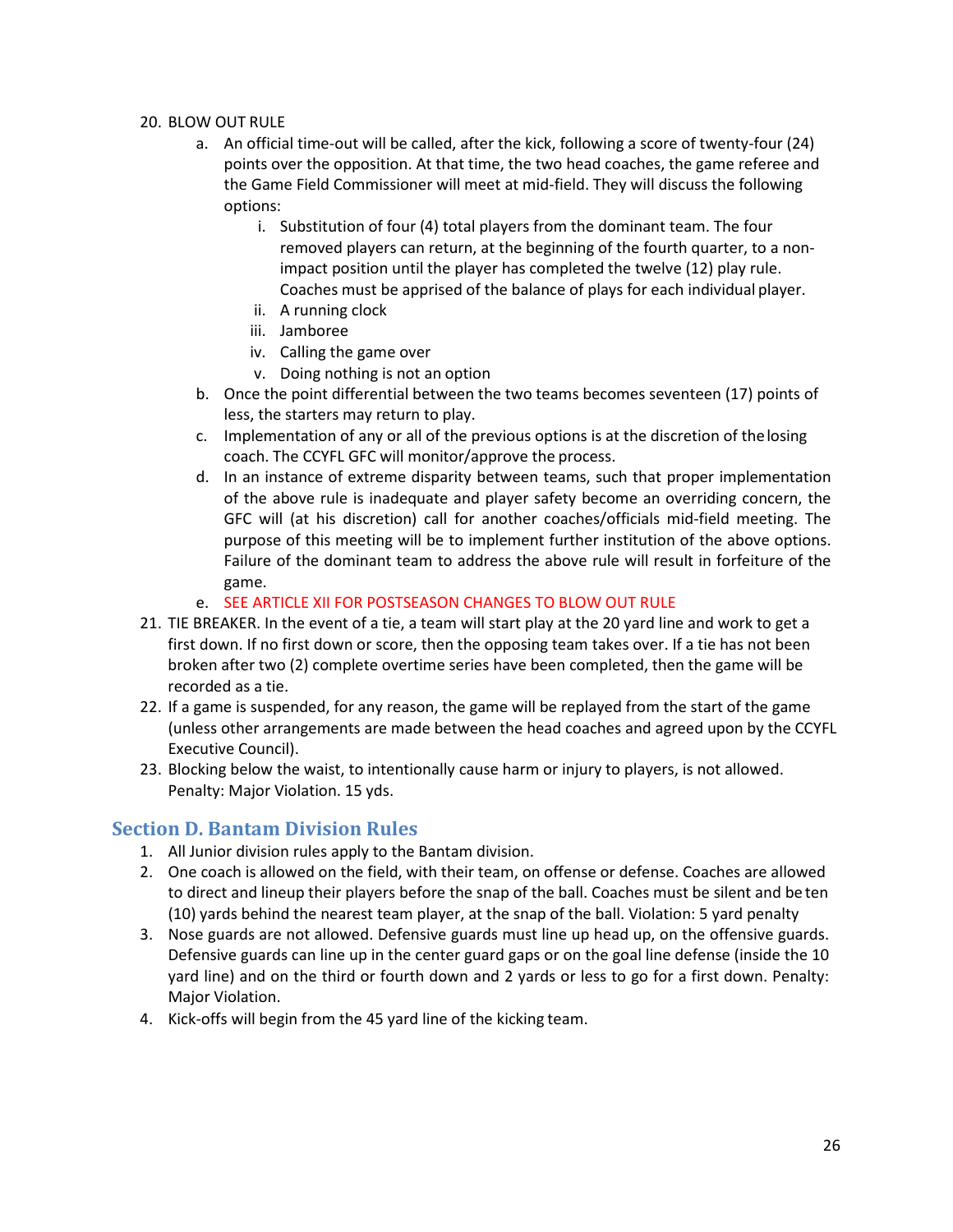- 5. A No-rush punt is allowed under these conditions (ONLY FOR BANTAMS)
	- a. Must be declared prior to the play
	- b. Ball must be long snapped a minimum of three (3) yards
	- c. Kicker may field the ball and then punt if ball is dropped orfumbled
	- d. Punt fakes are not allowed after a no-rush punt has been declared
	- e. Offense may not pass the line of scrimmage until the punt is off. Defense can have a maximum of two (2) players receive the punt. All others must remain on the line of scrimmage until the punt is off.

#### <span id="page-26-0"></span>**Section E. Junior Division Rules**

- 1. As many players as desired may line up on the defensive line of scrimmage, but every player except the defensive ends must be in a three or four point stance. The defensive ends may use a two point stance. Violation: Encroachment, 5 yard penalty.
- 2. Linebackers and blitzing players must be three (3) yards off the line of scrimmage. Blitzing players cannot start their blitz until the ball is snapped. Violation: Encroachment, 5 yard penalty.

## <span id="page-26-1"></span>**Section F. Mandatory Play Rules**

- 1. All eligible players will play a minimum of twelve (12) action plays per game. This may be on offense, defense, special teams or a combination of the three. A no-rush PAT is not an action play and will not count on the audit sheet.
- 2. An action play is defined as any play in which the ball is legally in play as defined by Rule 4, Section 1 of the CIF rules.
- 3. Special Teams are:
	- a. Kick off
	- b. Kick off receiving
	- c. Punt
	- d. Punt receiving
	- e. Field goal
	- f. PAT
- 4. Players may play both ways on special teams, however they may not violate any otherrules.
- 5. Head coaches may discipline players by not allowing them to play. The player(s) will play twelve (12) plays or miss the game entirely. NO EXCEPTIONS. Player(s) must be declared before the start of the game.
- 6. A restricted player is any player weighing more than the specified weight for the division, as per Article II, Section C. A restricted player is also any player receiving a waiver down to a division they do not certify in.
	- a. A restricted player, on offense, may not be the ball carrier (i.e. fullback, tailback, quarterback, receiver, tight-end, tackle eligible, kick return or kick-off)
	- b. A restricted player, on defense, must play in a tackle to tackle position and mustmake forward progress at the snap of the ball.
		- i. Tackle to tackle is defined as: A player playing tackle to tackle will be covered by an end or be covered by a tight end when lined up in a stacked formation on the line of scrimmage. Players must line up in a three or four point stance on the line of scrimmage. In a four man front, will play tackle to tackle. May not play kick-off or kick return. Violation: First offense, 5 yard penalty. Second offense, 15 yard penalty and the coach is ejected from the game.
	- c. Restricted players must be clearly labeled on game day rosters.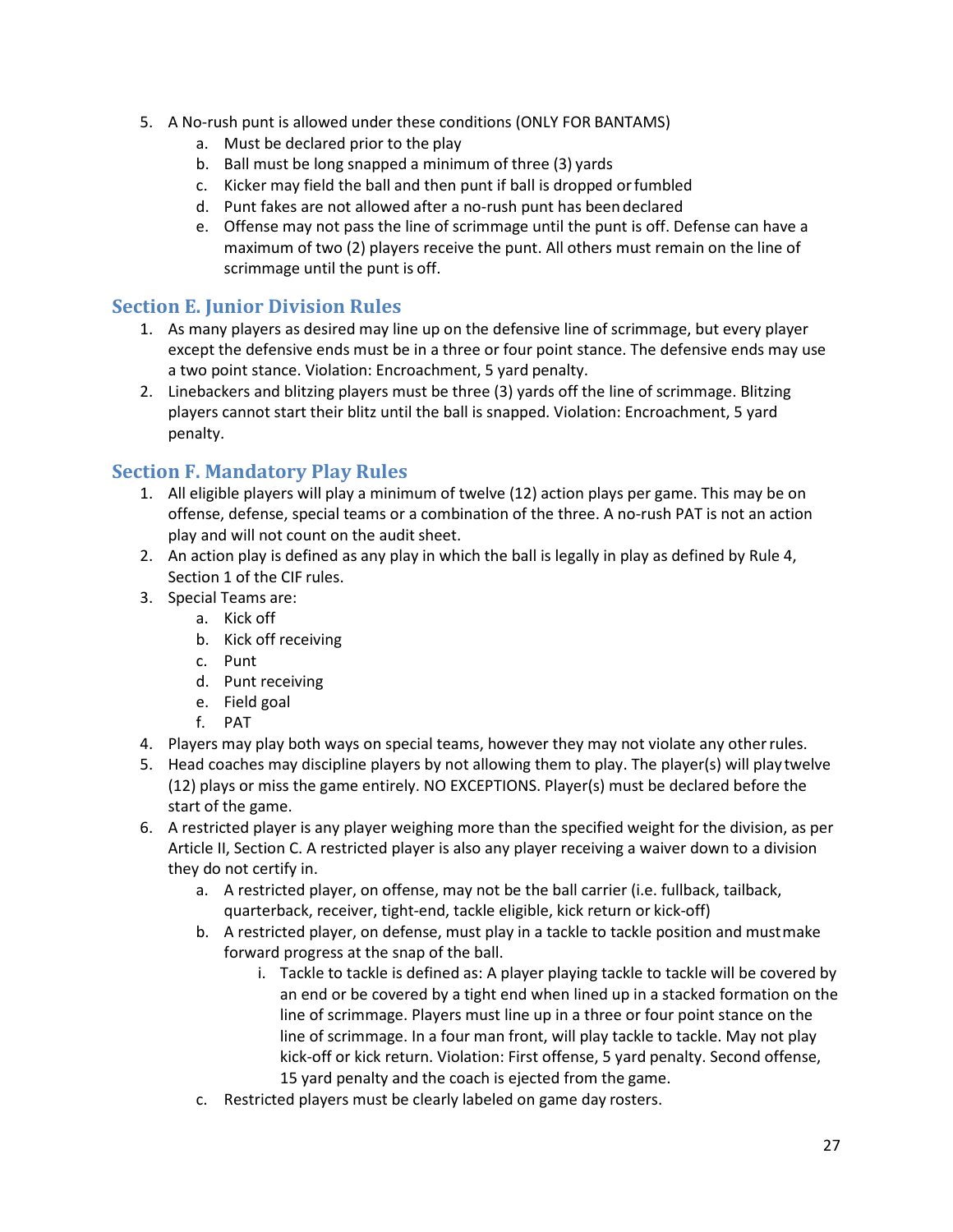- d. Restricted players will be marked with a yellow stripe one inch wide, running front to back (and shall not be covered by any other decal or paint) on top of their helmet. Yellow stripes to be supplied by CCYFL before the season starts. Must remain on helmet throughout the season.
- e. Clarification on the last page.
- 7. Failure to abide by the above rules may result in an automatic forfeiture of that game. A second violation will result in the dismissal of that coach.

## <span id="page-27-0"></span>**Section G. CCYFL Division Standings and Play-off Seeding**

- 1. The following is the official method of determining a team's win/loss record in eachdivision.
- 2. Division champions are determined by win/loss record of all games played. If any division champions are tied, the following tie breakers will be applied, in order, untilresolved.
	- a. If tied, Head to Head
	- b. If tied, overall win/loss record for all season games played, given as a winning percentage. A winning percentage is derived by taking the games won divided by the games played.
	- c. If tied, then strength of schedule point system will be applied. One (1) point for every win that a team got, that you have beaten.
	- d. Score will not ever come into play for league standings.
	- e. Remaining seeds will be seeded by win/loss record of all games played.
	- f. If any remaining seeds are tied, the tie breaking system starting with 2B of this section will be applied in order, until all ties are broken.

## <span id="page-27-1"></span>**Section H. Scouting Rules**

- 1. Films and videotapes may only be taken by persons associated with the team that are playing. Viewing of the films or videotapes during the game, including half-time is not allowed.
- 2. There will be no scouting of practices or scrimmages.

# <span id="page-27-2"></span>**Section I. Spotting Rules**

- 1. Spotting (passing information from stands to bench) during the game is not allowed.
- 2. No electronic devices (i.e. cell phones, radios, headsets, etc.) shall be used on the playing field. Game Field Commissioners and EMT's are excluded from thisrule.

#### <span id="page-27-3"></span>**Section J. Team Auditing**

- 1. Each team must chart their own team.
	- a. The official CCYFL charting form must be used.
	- b. The form must be signed at the completion of each quarter and turned into the GFC at the end of the game. It is the responsibility of the auditor to bring their form to the GFC at the end of each quarter.
	- c. The GFC will send the forms to CCYFL each week.
- 2. If a coach wishes to chart the players of their opponent, s/he may do so. For any protests to be heard, regarding the number of plays that players are getting, the coachmust:
	- a. State the intention to chart thirty (30) minutes prior to the start of the game.
		- i. Opposing auditor must be one of the eight (8) badged coaches assigned to the auditing team. During playoffs, a CCYFL board member or chapter board member may be used to audit an opponent.
		- ii. All playoff games will be audited, if personnel allows.
	- b. S/he must inform the opposing coach, as well as, theGFC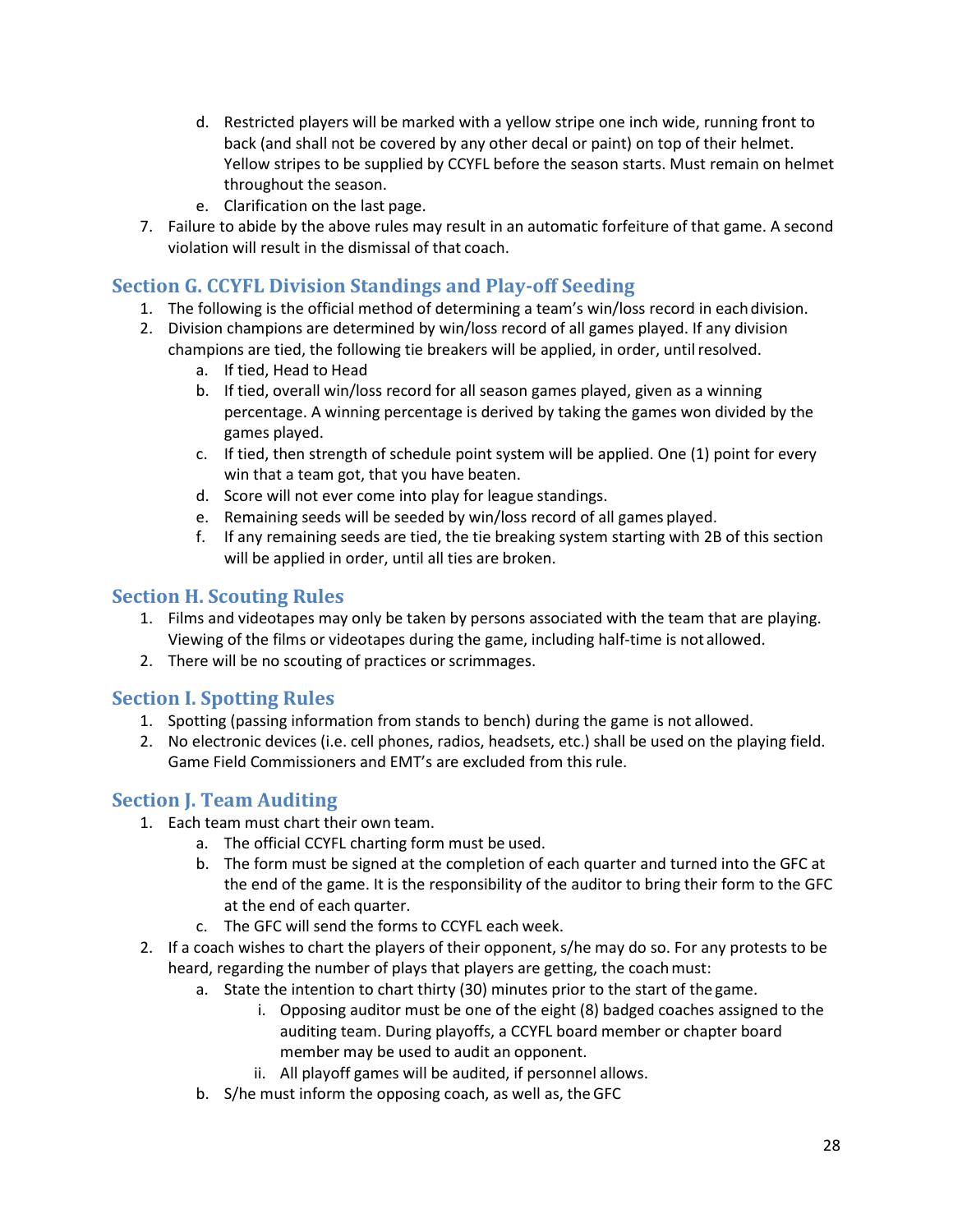- c. Each auditor must sign the approved CCYFL charting form, along with the GFC. The team that is being audited will supply charting forms that match each other.
- d. Chart from the opposing team's sideline.
- e. The complete form must be turned into the GFC at the conclusion of the game.
- f. The auditor must be with the opposing team auditor, until all players have twelve (12) plays.
- g. Opposing auditors must have no contact, verbally or with gestures, with the sidelines of either team.
- h. The coach being charted may ask to see the chart at any time, to check the status of plays remaining for players.
- i. Once all the charted team's players reach the maximum number of plays required, the charting coach MUST NOT return to his team's sideline.

#### <span id="page-28-0"></span>**Section K. Player and Coaches Ejected from a Game**

- 1. Any player or coach ejected from a game shall be ineligible for the following game.
- 2. If any player or coach is ejected, for a second time during the season, they shall be suspended for the rest of the season.
- 3. Any player or coach suspended by CCYFL shall be notified in writing by CCYFL.

# <span id="page-28-2"></span><span id="page-28-1"></span>**Article VIII. Concussions and Return to Play**

#### **Section A. Return to Play**

- 1. In the event a player sustains a concussion, the following return to play protocol will be followed.
	- a. Stage 1: Written clearance from a physician stating player has been symptom free for a minimum of twenty-four (24) hours and is physically fit to return to participation.
	- b. Stage 2: One day of light aerobic exercise only, such as walking, swimming, or stationary cycling.
	- c. Stage 3: One day of sport specific activities, such as simple non-impact drills orrunning.
	- d. Stage 4: One day of non-contact training drills, such as passing, resistance training or more complex practice drills.
	- e. Stage 5: Full contact practice. Player must participate in at least one full contact practice before they can participate in a game.

#### <span id="page-28-3"></span>**Section B. Failure to Comply**

- 1. Players who do not have written physician clearance may not participate in any physical activity.
- 2. Coaches who allow players to participate without written physician clearance or who do not follow the Return to Play Protocol, will be suspended for a minimum of one (1) week. CCYFL will review these violations and determine if additional consequences are warranted.
- 3. If it is determined the chapter was compliant in the violation, the chapter will be fined \$250.00 and placed on probation for the remainder of the season.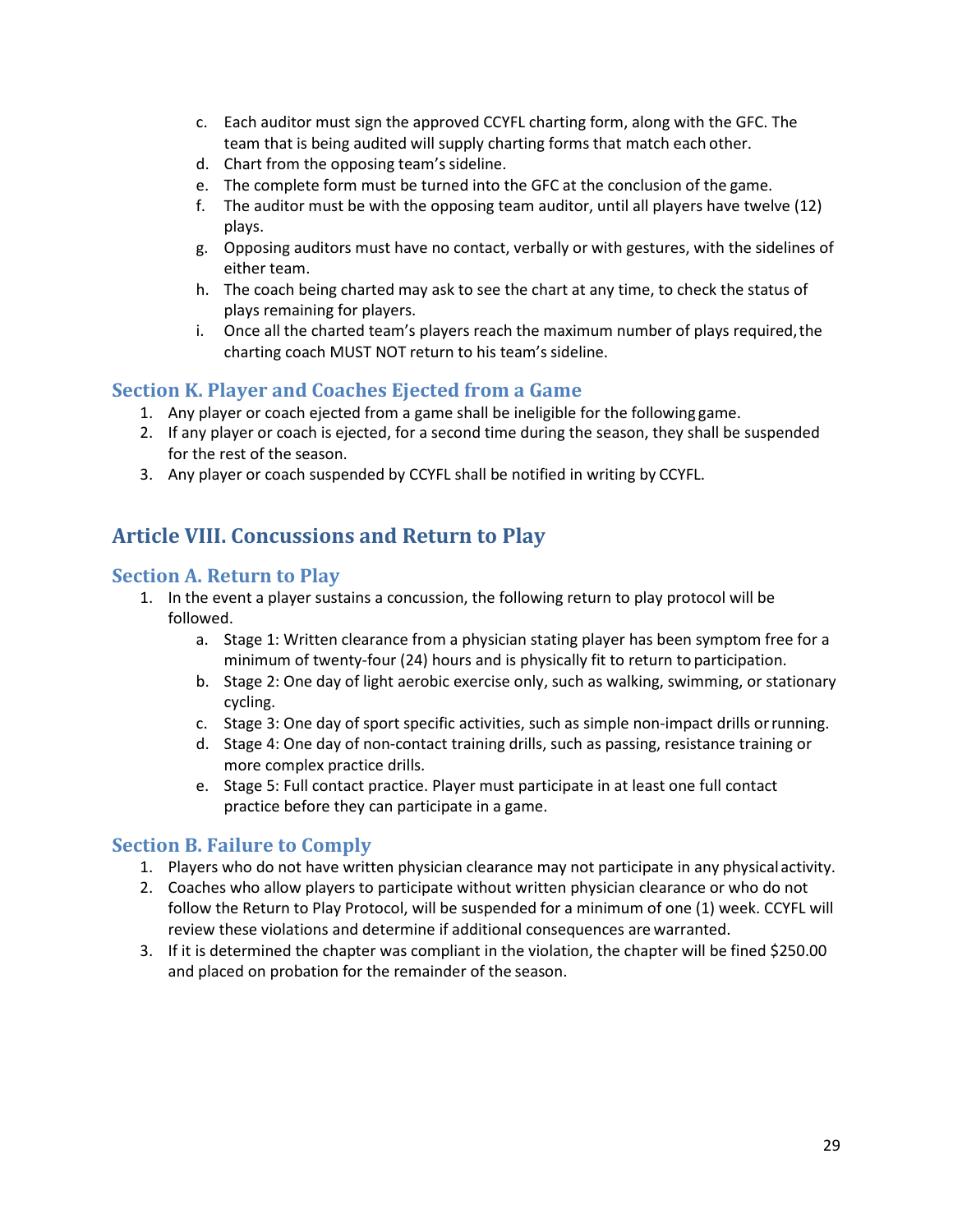# <span id="page-29-0"></span>**Article IX. Rules and Violations**

### <span id="page-29-1"></span>**Section A. Chapter Authority**

- 1. Any violation of rules contained within this rulebook, shall be handled first by the individual chapter. Any violation will be reported to CCYFL within seventy-two (72) hours of theviolation.
- 2. The CCYFL Executive Council has the right to increase or decrease any penalty imposed by the chapter.
- 3. Any action taken by a chapter, which could result in the Act of Disbarment, must be presented in writing to the CCYFL Executive Council at the next regular meeting.
- 4. CCYFL will fine any chapter \$250.00 for each coach or fan that has been ejected from the game, by an official or GFC. NO APPEALS ARE ACCEPTED. Fines not to exceed \$500.00 in oneday.

#### <span id="page-29-2"></span>**Section B. Appeals**

- 1. A team or individual may appeal a chapter decision to CCYFL by submitting a letter to the protest/infraction committee. The matter may be heard, pending review and recommendation of the protest committee.
- 2. An appeal must specify the articles and sections of the CCYFL rulebook that apply.

# <span id="page-29-3"></span>**Section C. CCYFL Authority**

- 1. Nothing herein contained prohibits CCYFL from taking action on a violation, within any chapter formally presenting it, if the CCYFL Executive Council decides this action to be in the best interest of the players and the division.
- 2. All decisions of CCYFL are final and binding on all chapters, team and individuals. NO APPEALS ARE ACCEPTED.
- 3. The CCYFL Executive Board is empowered to deviate from these rules, if it is in the best interest of the league.

#### <span id="page-29-4"></span>**Section D. Penalties**

- 1. A violation of any rule(s) contained herein may subject a chapter, team or individual to any one or all of the following penalties. These penalties will be levied by the CCYFL ExecutiveCouncil.
	- a. Forfeiture of game(s)
	- b. Disqualification from competing for or taking part in championships
	- c. Disqualification from participating in bowl or post season games
	- d. Suspension, expulsion, ineligibility, disbarment or probation
	- e. Loss of franchise
	- f. A chapter may be subject to a fine of not less than \$25 and no more than \$250per violation
	- g. Any team found practicing before the first Monday, after the second Friday in August, will have the head coach suspended immediately and chapter fined \$250. The coach's suspension will be for one year.
	- h. A game may be forfeited for the following reasons:
		- i. Coaches exhibiting unsportsmanlike conduct toward any official, player, coach, director or opposing coach or player
		- ii. Parents and/or followers of a team using unsportsmanlike conduct toward any official, player, coach, director, or opposing coach or player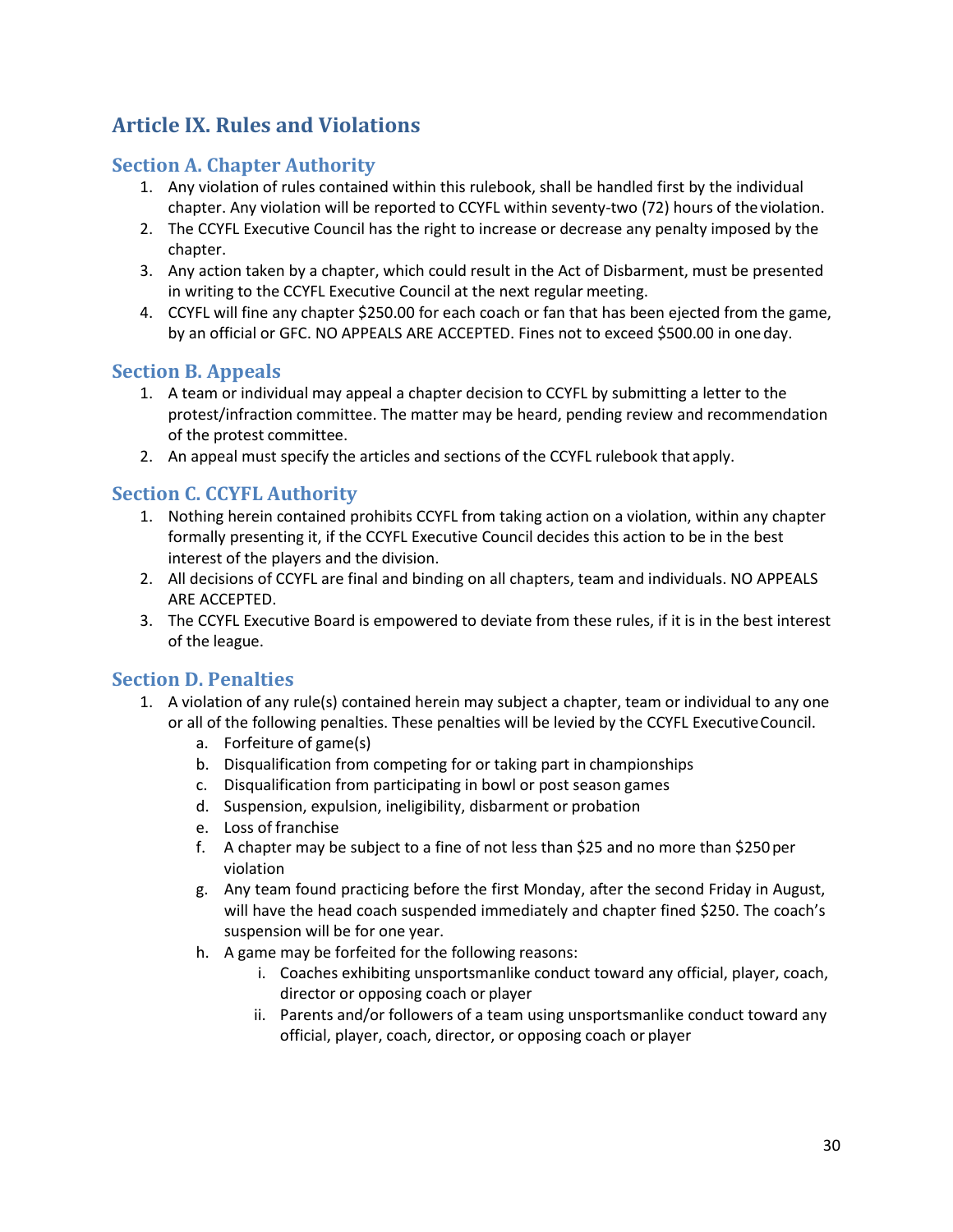- 2. The chapter shall take the necessary action to discipline violators. All disciplinary actions shall be in writing and submitted to CCYFL.
	- a. Upon review by the CCYFL Council, for failure of a chapter to take disciplinary action, CCYFL has the authority to impose a two (2) game suspension of the violator and/or to fine the chapter up to \$500.
	- b. If it is the second offense that a chapter fails to take action on the same person, CCYFL has the authority to suspend that person a minimum of three (3) weeks and/or fine the chapter up to another \$250. If the violator is a different person, the one game suspension and/or chapter find of up to \$250 applies.
	- c. On the third offense, of any person for the same chapter committing an offense of the laws of the land, CCYFL Rules and Regulations and CCYFL policies, the CCYFL Executive Council shall determine the necessary disciplinary action. This would include, but not be limited to, banning the violator from CCYFL activities, fines and placement of the chapter on probation.
	- d. CCYFL will not tolerate the misconduct of any person or chapter and shall takethe necessary action to correct the violation.

# <span id="page-30-0"></span>**Article X. Game Officials**

#### <span id="page-30-1"></span>**Section A. Games**

- 1. There shall be a minimum of one (1) CIF certified official at each game, as the headofficial.
- 2. There shall be a minimum of two (2) certified officials at each Bantam division game.
- 3. Any official finding it necessary to eject a coach or team official shall make a full and detailed report, in writing, to their Official Association and the CCYFL Executive Council President within forty-eight (48) hours of the incident.
- 4. CIF Game officials will do their best to inform the appropriate team coach of the number of the player who commits the infraction.
- 5. The head official must explain interpretation of the rules to the head coach for deductingpoints.
- 6. The official must have an extensive knowledge of and have authority to enforce all CCYFL rules.

# <span id="page-30-2"></span>**Article XI. Protests**

#### <span id="page-30-3"></span>**Section A. Protests**

- 1. Protests on matters involving judgment, as rendered by an official, will not be considered.
- 2. Protests of pre-game violations must be registered with the game officials and opponent's chapter President or designated official prior to kick off.
- 3. Protests must specify the affected articles and sections.
- 4. Protests shall be acted upon in accordance with CCYFL bylaws.
- 5. Any grievance must be presented in writing, to the President of CCYFL, for review. S/he will give it to the protest/infraction committee, who will investigate and make recommendations to the Executive Council, on any further action.
- 6. Persons or chapters protesting must be in attendance at the protest hearing or the protest will not be heard.
- 7. Videotapes may be accepted.
- 8. Email protests will be considered, as long as, a hard copy of the protest and a \$50 check follows them.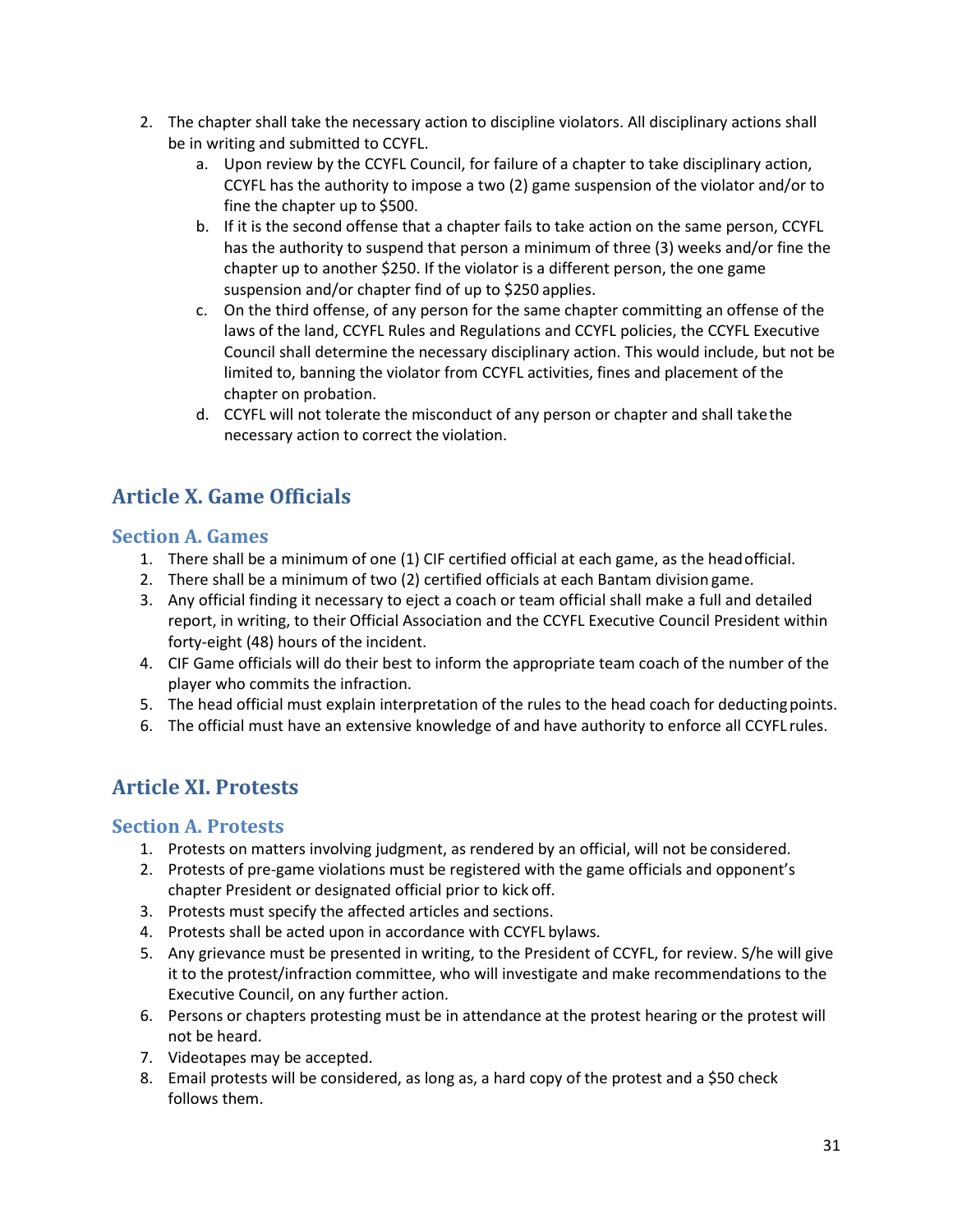9. Protests must be submitted/approved by the chapter President.

# <span id="page-31-0"></span>**Article XII. CCYFL Championships**

#### <span id="page-31-1"></span>**Section A. Location**

1. All playoff games shall be played in stadiums, when stadiums are available. In addition, all semifinal games and Super Bowl must be played in a stadium.

#### <span id="page-31-2"></span>**Section B. Officials**

- 1. There shall be a minimum of four (4) certified officials at each championship game.
- 2. The head CCYFL official shall approve these officials.

#### <span id="page-31-3"></span>**Section C. Championships**

- 1. There shall be a Super Bowl Championship game for each division of CCYFL.
	- a. Bantam
	- b. Junior
	- c. Intermediate
	- d. Senior
- 2. Division representatives will be determined by the scheduling process. Please refer to Article VI, Section A for the criteria
- 3. Highest seeded team will be the home team.
- 4. A championship game shall not end in a tie. The CIF tie breaker, starting from the 20 yd line, shall be used until a winner is determined. The referee, GFC and CCYFL Executive Council members can meet and declare a tie, due to time constraints.
- 5. A minimum of one neutral CCYFL Executive Board member shall be appointed as GFC for each Super Bowl game.
- 6. Playoff bracket to be played as shown.
	- a. If there are fourteen (14) teams or more in a division, there will be a twelve (12) teams and ties (up to sixteen teams) playoff.
	- b. Depending on how many teams tie for the  $12<sup>th</sup>$  spot, teams seeded 1 through 4 will have a bye
	- c. Teams 1 through 4 will playing depending on how many teams tie for the  $12<sup>th</sup>$  seed. Example:
		- i. If there are 13 teams, team 4 will play team 13
		- ii. If there are 14 teams, team 3 will play team 14
		- iii. If there are 15 teams, team 2 will play team 15
		- iv. If there are 16 teams, team 1 will play team 16
		- v. If more than sixteen (16) teams are eligible, teams 13 through 16 will be determined by the current CCYFL tie breaker rules
	- d. If there are thirteen (13) or less teams in a division, there will be an eight (8) team playoff.
	- e. Playoffs will start in the ninth  $(9<sup>th</sup>)$  week of scheduled games
	- f. The CCYFL Athletic Directors will try to schedule the top seeded teams as close to home as possible. It is possible that a higher seed team may have to travel, if there are no local game slots available. The top seeded teams do not get to choose where they getto play. The CCYFL AD's will schedule the games.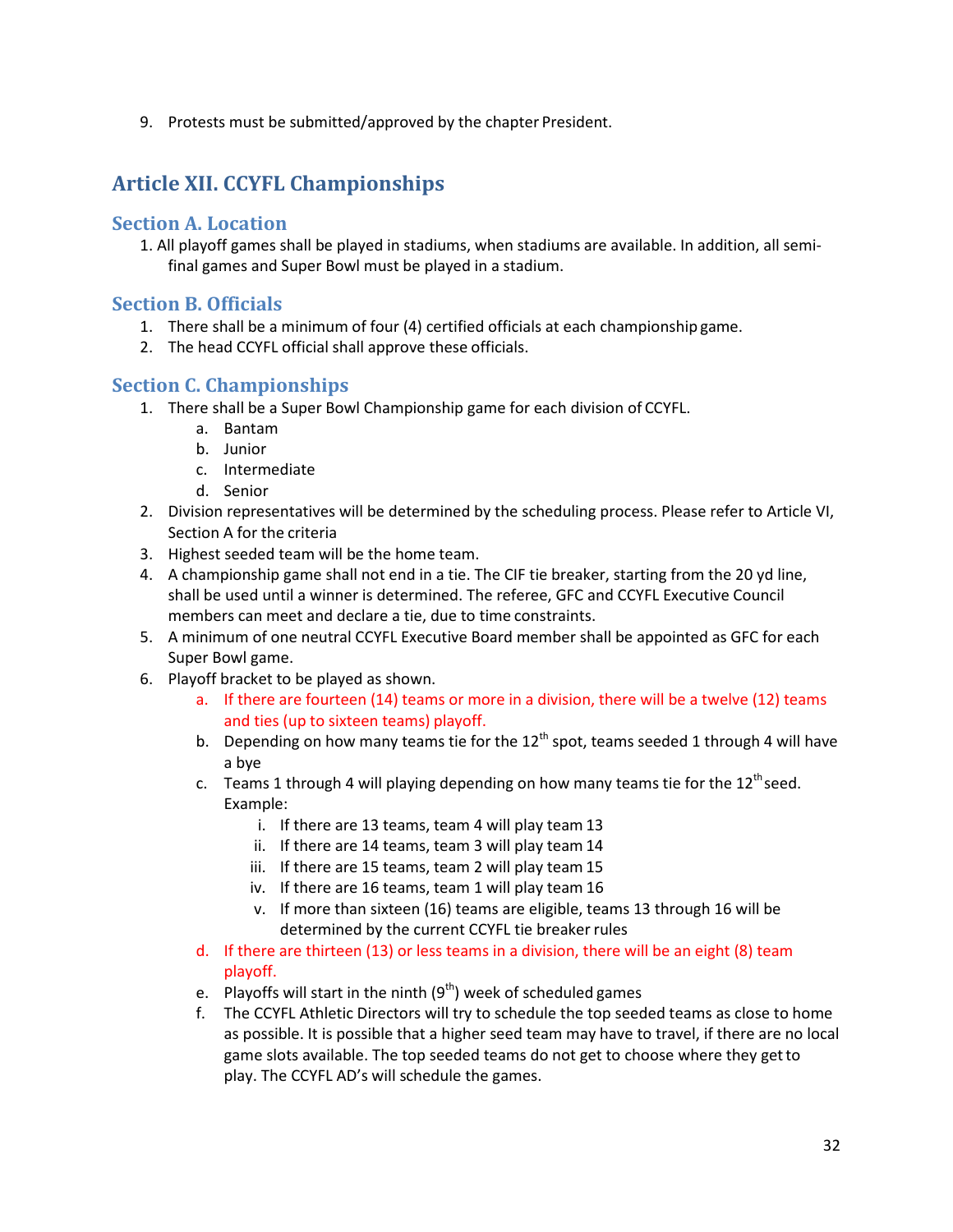#### 7. POST SEASON BLOW OUT RULE

- a. An official time-out will be called, after the kick, following a score of thirty-five (35) points over the opposition at the beginning or during the fourth quarter. At that time, the two head coaches, the game referee and the Game Field Commissioner will meet at mid-field. They will discuss the following:
	- i.  $4<sup>th</sup>$  quarter running clock
- b. During all post season playoff, all-star and championship games the regular season (18) point rule and blow out rule will not apply.
- c. The CCYFL GFC will monitor/approve the process.
- d. Failure of the dominant team to address the above rule will result in forfeiture of the game.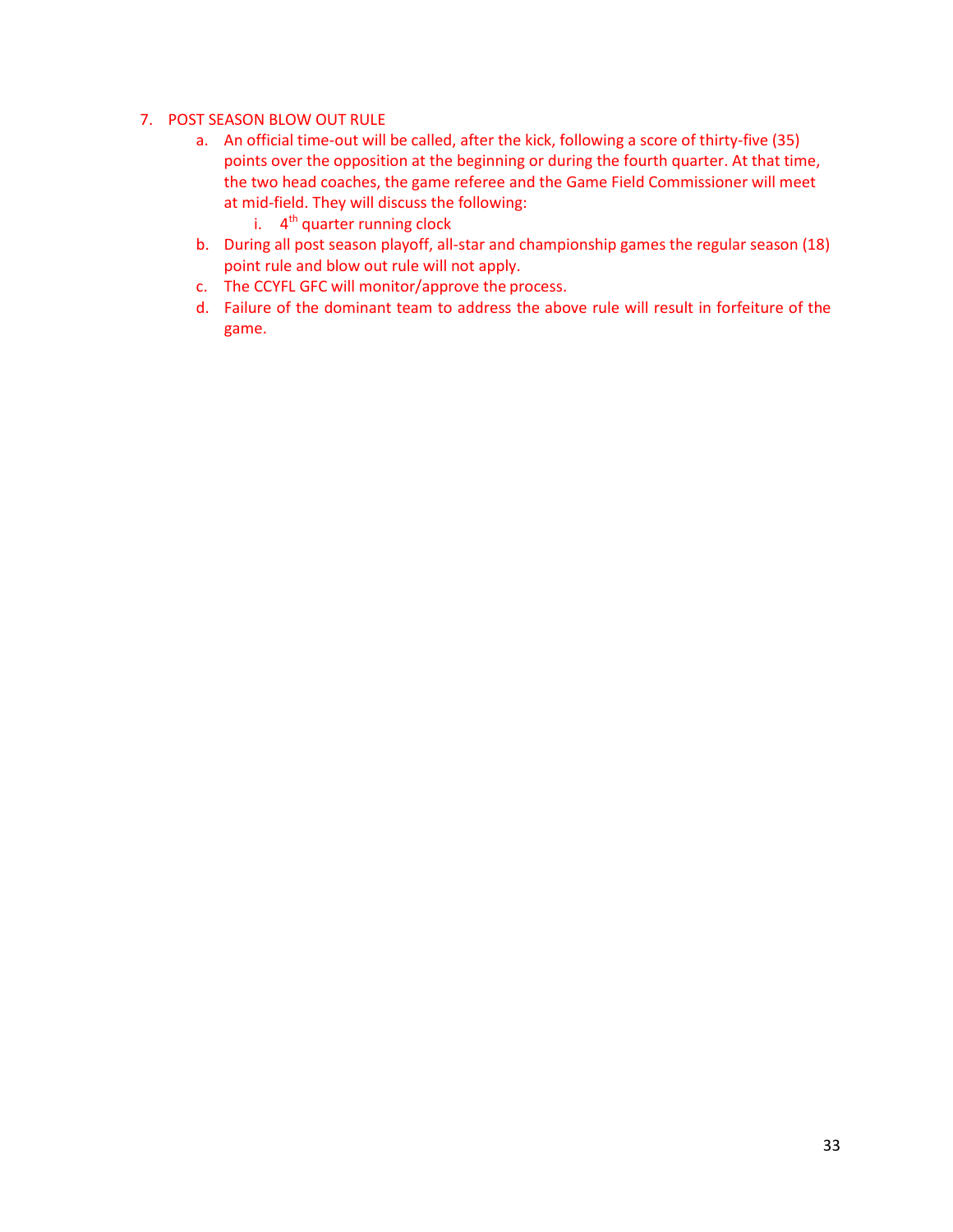# <span id="page-33-0"></span>**Article XIII. Clarifications**

- 1. Tackle to tackle, on defense. If a player is not covered by a defensive end, s/he must line up head up or inside of the offensive tackle.
- 2. If a player wants to move up to a division s/he does not certify in, then that player losses his signup number and is put at the bottom of any waiting list in that division. If after s/he is in an upper division and wants to move back down to a lower division, s/he will be placed on a team by a CCYFL board member, after the CCYFL board member talks to all coaches and the chapter president.
- 3. Clinic Week
	- a. You may:
		- i. Thoroughly warm up the players
		- ii. Show them how to stretch (very important)
		- iii. Do drills like:
			- 1. Get off drills
			- 2. High knee drills
			- 3. DB drills
		- iv. Stances
		- v. Throw and catch
		- vi. Kids may throw the ball
		- vii. Kids may hit bags with their hands
	- b. You may NOT:
		- i. Run wind sprints
		- ii. Run more than one lap
		- iii. Hit bags with shoulders
		- iv. Run plays
		- v. Be in teams
- 4. Strength of Schedule example:

| Provided is an overall point system based on strength of schedule. A point will be<br>assigned for each win of a defeated opponents final season record. Example: |                           |  |  |  |
|-------------------------------------------------------------------------------------------------------------------------------------------------------------------|---------------------------|--|--|--|
| Paso Robles Patriots                                                                                                                                              | Paso Robles Redskins      |  |  |  |
| $5 - 3$ Record / 20 points                                                                                                                                        | $5 - 3$ record / 9 points |  |  |  |
| Season Record of Defeated Opponents:                                                                                                                              | Season Record of Defeated |  |  |  |
| Opponents:                                                                                                                                                        |                           |  |  |  |
| 5 - 3 Paso Robles Chiefs                                                                                                                                          | 2 – 6 Atascadero Raiders  |  |  |  |
| $6 - 2$ Orcutt Bears                                                                                                                                              | $3 - 5$ Orcutt 49ers      |  |  |  |
| 5 - 3 Santa Maria Sooners                                                                                                                                         | 2 - 6 Templeton Mustangs  |  |  |  |
| $1 - 7$ SLO Tigers                                                                                                                                                | $1 - 7$ SLO Tigers        |  |  |  |
| $3 - 5$ Orcutt 49ers                                                                                                                                              | $1 - 7$ Morro Bay Pirates |  |  |  |
| $20 - 20$                                                                                                                                                         | $9 - 31$                  |  |  |  |
|                                                                                                                                                                   |                           |  |  |  |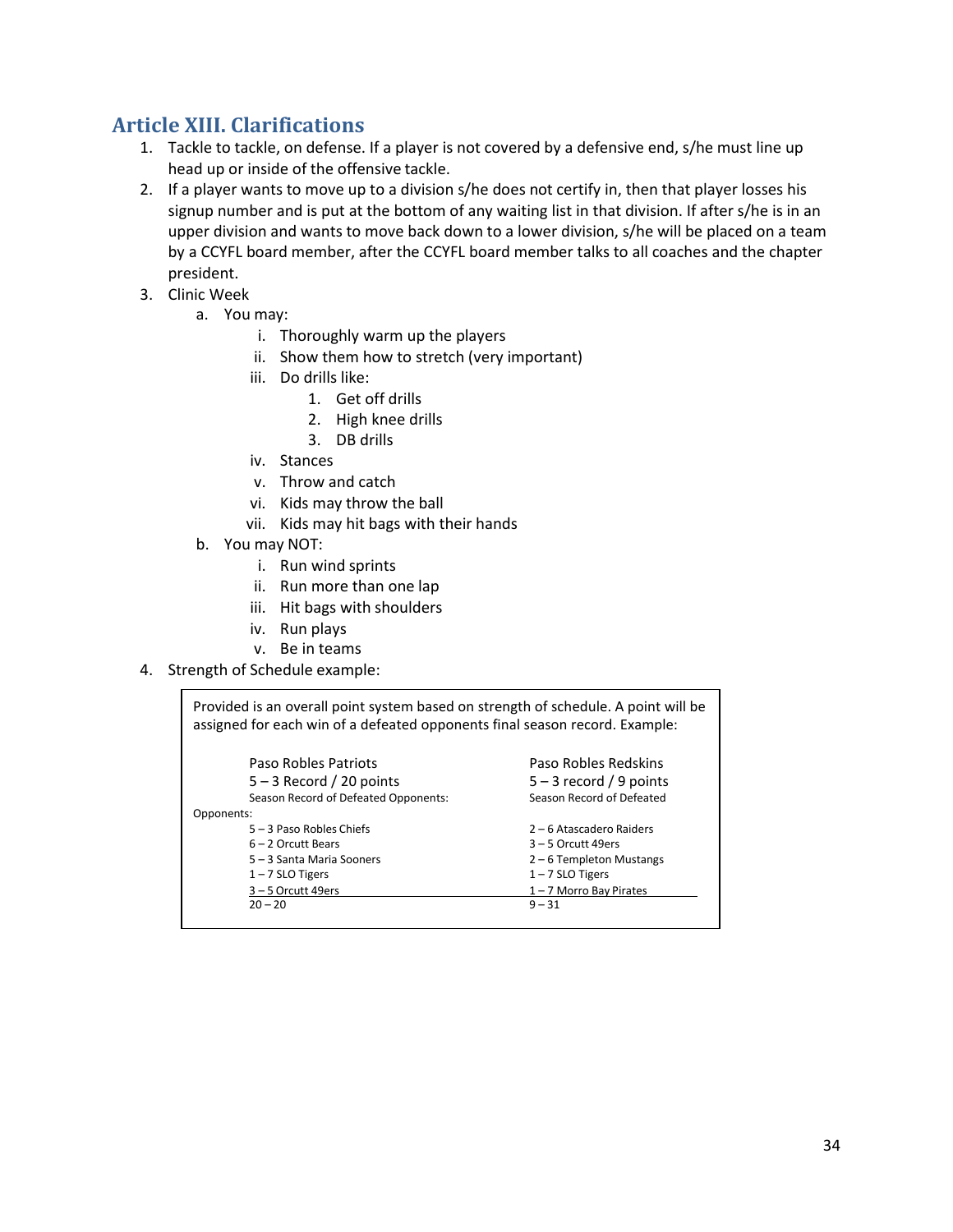#### 2019 Approved Ball List

**Manufacturer** 

Baden

Cham Pro

MacGregor

company.

Nike

**Rawlings** 

Riddell

Spaulding (Pop Warner)

Under Armor

**Wilson** 

Senior/Intermediates

Composite 5007 Composite F7C

Series 500 INT

Leather MXY Composite MCFMXYTH Composite MCY

Sprial-Tech FT0205 Youth Sprial-Tech 3 FT0232 Youth Tacktician FT0207 Youth Vapor Flight FT0215-201 Youth Vapor One FT024 I Youth

Composite ST5CYB Leather PROSYB

Leather RDY Composite RDY-C

Leather Youth 629549 Composite Youth 629528 Advance Composite Youth 726208

Composite UA495 Youth Composite UA395 Youth Leather UA695 Youth

GST TDY F1320 Leather TDY Fl300 Composite TDY F1714 NCAA Composite TDY Pattern Football

Junior/Bantam

Composite 5007 Composite F6C

 $\label{eq:3.1} \begin{array}{ll} \displaystyle -2\Delta L & \displaystyle 0<\alpha\end{array}$ 

Series 500 JR

Leather MXJ Composite MCFMXJNR Composite MCJ

Spiral-Tech FT0204 Junior Spiral-Tech 3 FT0233 Junior Tacktician FT0206 Junior VaporFlightFT0216-201 Junior Vapor One FT0242 Junior

Composite STSC.IB Leather PRO5JRB

Leather RDJ Composite RDJ-C

Leather Junior 629539 Composite Junior 6295l8 Advance Composite Jr 726088

Composite UA495 Junior Composite UA395 Junior Leather UA695 .Junior

GST TDJ F1321 Leather TDJ Fl360 Composite TDJ F1713 NCAA Composite TDJ Pattern Football

Note: Any ball that was previously listed as an approved ball can be used. Senior and Intermediate Divisions use the Youth size or Size 8 ball. Junior and Bantam Divisions use the Junior or Size 7 ball. Any ball not appearing on this or previous lists must be brought to a CCYFL Board Meeting for approval.